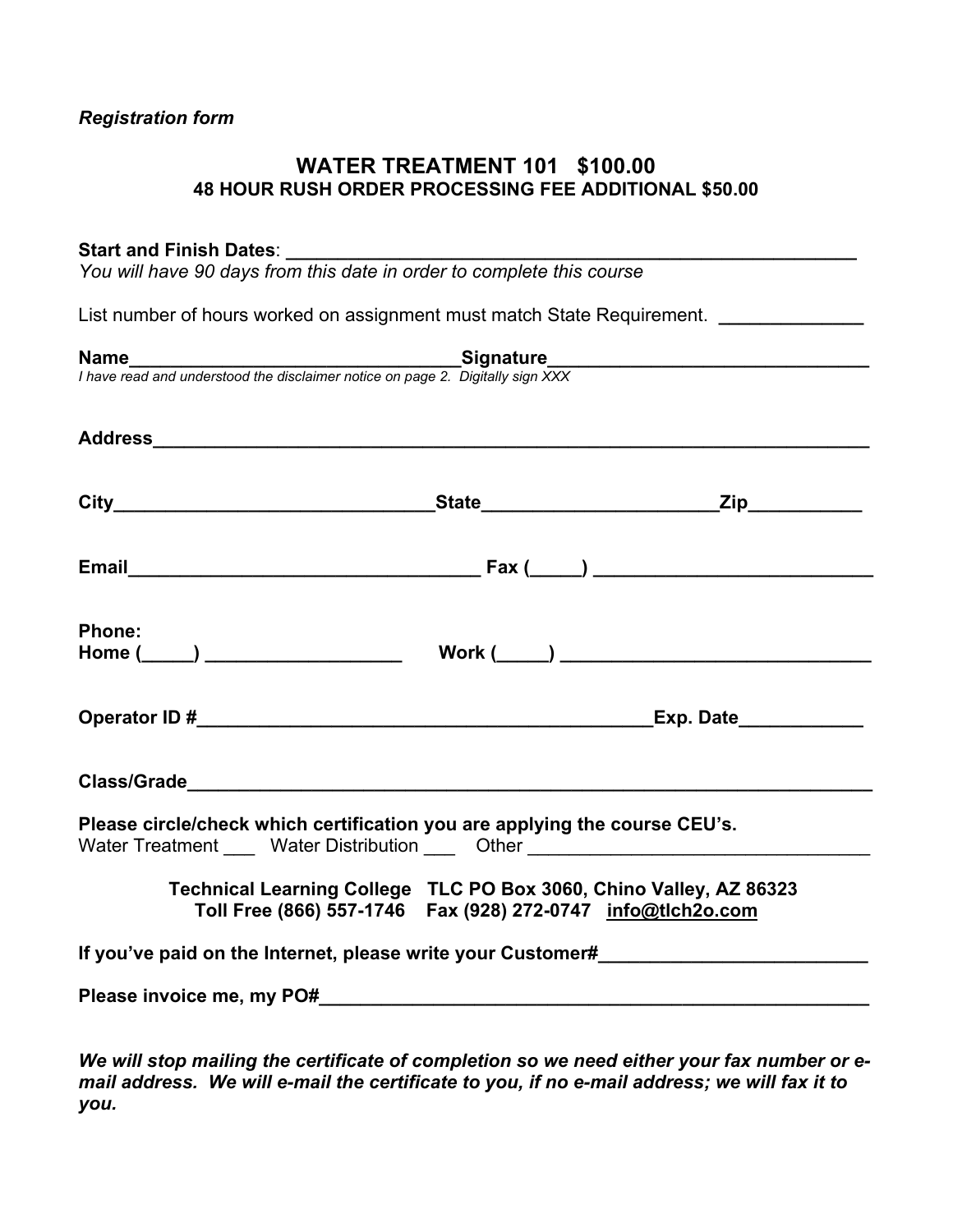# **DISCLAIMER NOTICE**

I understand that it is my responsibility to ensure that this CEU course is either approved or accepted in my State for CEU credit. I understand State laws and rules change on a frequent basis and I believe this course is currently accepted in my State for CEU or contact hour credit, if it is not, I will not hold Technical Learning College responsible. I also understand that this type of study program deals with dangerous conditions and that I will not hold Technical Learning College, Technical Learning Consultants, Inc. (TLC) liable for any errors or omissions or advice contained in this CEU education training course or for any violation or injury or neglect or damage caused by this CEU education training or course material suggestion or error. I will call or contact TLC if I need help or assistance and double-check to ensure my registration page and assignment has been received and graded.

**State Approval Listing Link**, check to see if your State accepts or has pre-approved this course. Not all States are listed. Not all courses are listed. If the course is not accepted for CEU credit, we will give you the course free if you ask your State to accept it for credit.

**Professional Engineers**; Most states will accept our courses for credit but we do not officially list the States or Agencies. Please check your State for approval.

# **State Approval Listing URL…**

*<http://www.abctlc.com/downloads/PDF/CEU%20State%20Approvals.pdf>*

*You can obtain a printed version of the course manual from TLC for an additional \$169.95 plus shipping charges.* 

# **AFFIDAVIT OF EXAM COMPLETION**

I affirm that I personally completed the entire text of the course. I also affirm that I completed the exam without assistance from any outside source. I understand that it is my responsibility to file or maintain my certificate of completion as required by the state or by the designation organization.

# **Grading Information**

In order to maintain the integrity of our courses we do not distribute test scores, percentages or questions missed. Our exams are based upon pass/fail criteria with the benchmark for successful completion set at 70%. Once you pass the exam, your record will reflect a successful completion and a certificate will be issued to you.

# **Rush Grading Service**

If you need this assignment graded and the results mailed to you within a 48-hour period, prepare to pay an additional rush service handling fee of \$50.00. This fee may not cover postage costs. If you need this service, simply write RUSH on the top of your Registration Form. We will place you in the front of the grading and processing line.

For security purposes, please fax or e-mail a copy of your driver's license and always call us to confirm we've received your assignment and to confirm your identity.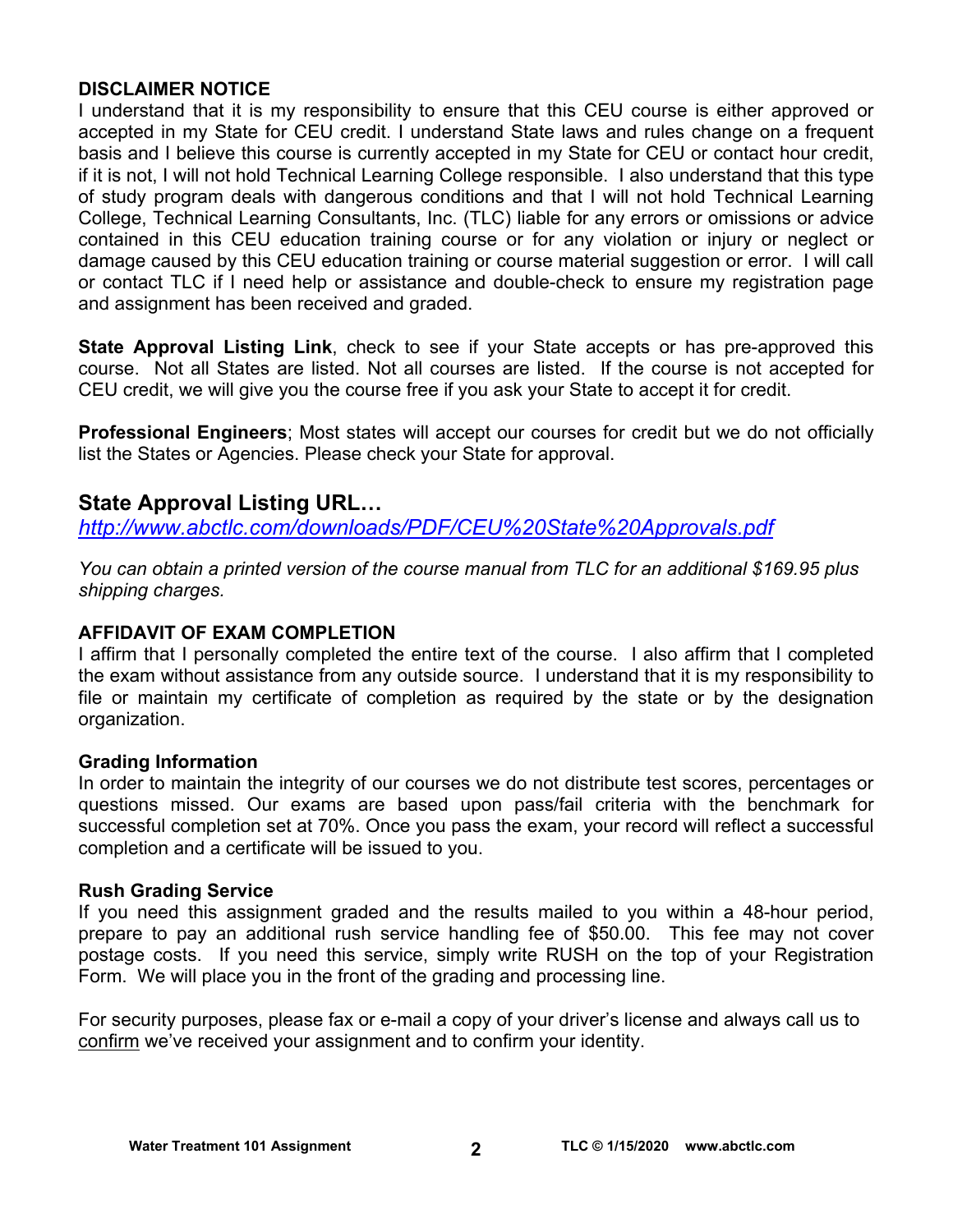# **WT 101 Answer Key**

**Name** 

**Phone**  $\blacksquare$ 

**Did you check with your State agency to ensure this course is accepted for credit?** 

**You are responsible to ensure this course is accepted for credit. No refunds. Method of Course acceptance confirmation. Please fill this section** 

Website Telephone Call Email Spoke to Did you receive the approval number, if applicable? \_\_\_\_\_\_\_\_\_\_\_\_\_\_\_\_\_\_\_\_\_\_\_\_\_\_\_\_

What is the course approval number, if applicable? \_\_\_\_\_\_\_\_\_\_\_\_\_\_\_\_\_\_\_\_\_\_\_\_\_\_\_\_\_

*You can electronically complete this assignment in Adobe Acrobat DC.* 

Please Circle, Bold, Underline or X, one answer per question. A **felt tipped pen** works best.

| 1. ABCD     | 18. A B C D | 35. A B C D | 52. A B C D |
|-------------|-------------|-------------|-------------|
| 2. ABCD     | 19. A B C D | 36. A B C D | 53. A B C D |
| 3. A B      | 20. A B C D | 37. A B C D | 54. A B C D |
| 4. ABCD     | 21. A B C D | 38. A B C D | 55. A B C D |
| 5. ABCD     | 22. A B C D | 39. A B C D | 56. A B C D |
| 6. ABCD     | 23. A B C D | 40. A B C D | 57. A B C D |
| 7. ABCD     | 24. A B C D | 41. A B C D | 58. A B C D |
| 8. ABCD     | 25. A B     | 42. A B C D | 59. A B C D |
| 9. A B C D  | 26. A B C D | 43. A B C D | 60. A B C D |
| 10. A B C D | 27. A B C D | 44. A B C D | 61. A B C D |
| 11. A B C D | 28. A B C D | 45. A B C D | 62. A B C D |
| 12. A B C D | 29. A B C D | 46. A B C D | 63. A B C D |
| 13. A B C D | 30. A B C D | 47. A B C D | 64. A B C D |
| 14. A B C D | 31. A B C D | 48. A B C D | 65. A B C D |
| 15. A B C D | 32. A B C D | 49. A B C D | 66. A B C D |
| 16. A B C D | 33. A B C D | 50. A B C D | 67. A B C D |
| 17. A B C D | 34. A B C D | 51. A B C D | 68. A B C D |

Water Treatment 101 Assignment **3 TLC © 1/15/2020** www.abctlc.com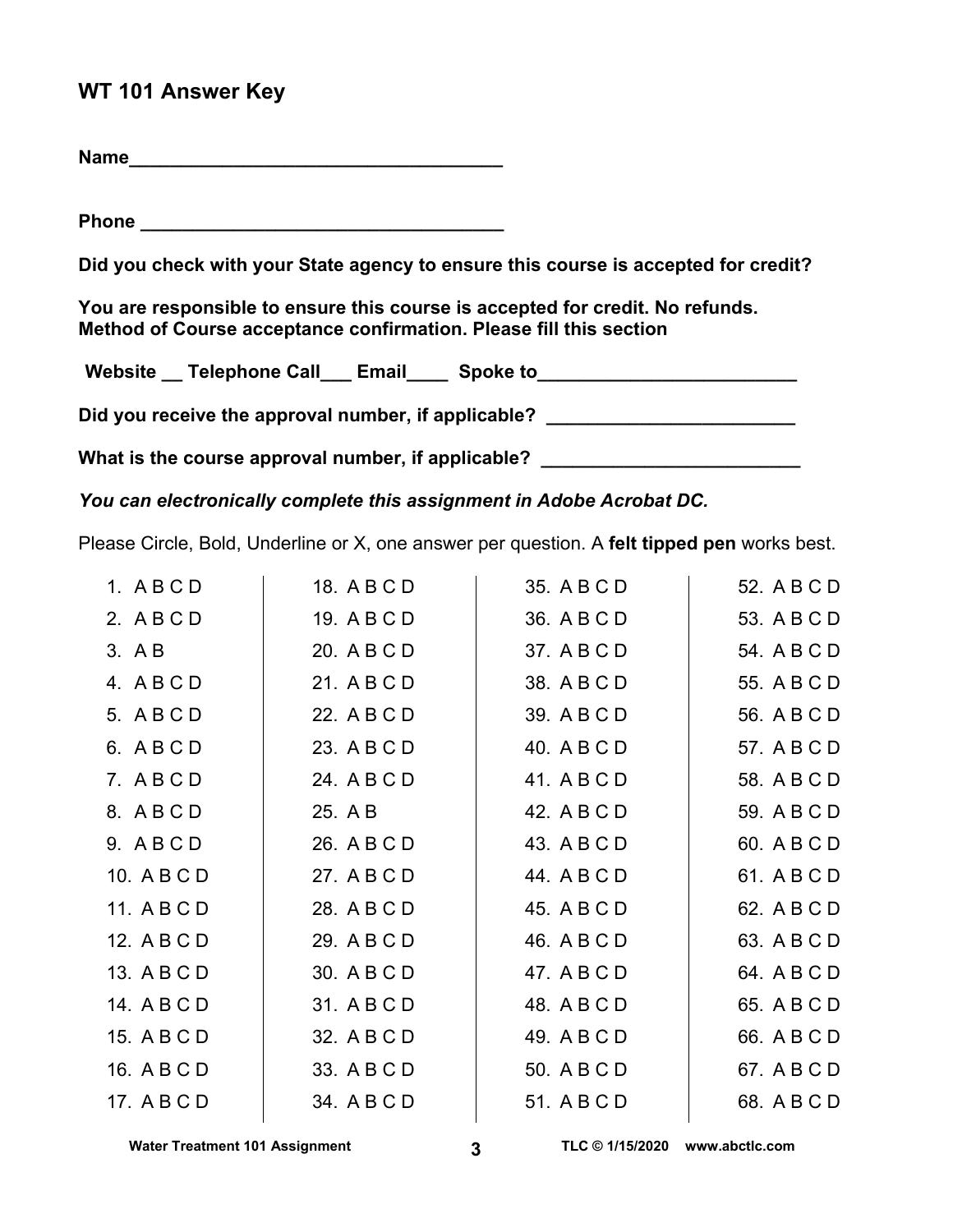| <b>Water Treatment 101 Assignment</b> |              | TLC © 1/15/2020 | www.abctlc.com |
|---------------------------------------|--------------|-----------------|----------------|
| 101. A B C D                          | 134. ABCD    | 167. A B C D    | 200. A B C D   |
| 100. A B C D                          | 133. ABCD    | 166. A B C D    | 199. ABCD      |
| 99. A B C D                           | 132. A B C D | 165. A B C D    | 198. A B C D   |
| 98. A B C D                           | 131. ABCD    | 164. A B C D    | 197. ABCD      |
| 97. A B C D                           | 130. ABCD    | 163. A B C D    | 196. A B C D   |
| 96. A B C D                           | 129. A B C D | 162. A B C D    | 195. A B C D   |
| 95. A B C D                           | 128. A B C D | 161. A B C D    | 194. ABCD      |
| 94. A B C D                           | 127. ABCD    | 160. A B C D    | 193. ABCD      |
| 93. A B C D                           | 126. A B C D | 159. ABCD       | 192. A B C D   |
| 92. A B C D                           | 125. A B C D | 158. A B C D    | 191. ABCD      |
| 91. A B C D                           | 124. A B C D | 157. A B C D    | 190. ABCD      |
| 90. A B C D                           | 123. A B C D | 156. A B C D    | 189. ABCD      |
| 89. A B C D                           | 122. A B C D | 155. A B C D    | 188. ABCD      |
| 88. A B C D                           | 121. ABCD    | 154. A B C D    | 187. ABCD      |
| 87. A B C D                           | 120. A B C D | 153. A B C D    | 186. ABCD      |
| 86. A B C D                           | 119. ABCD    | 152. A B C D    | 185. ABCD      |
| 85. A B C D                           | 118. ABCD    | 151. A B C D    | 184. ABCD      |
| 84. A B C D                           | 117. ABCD    | 150. A B C D    | 183. ABCD      |
| 83. A B C D                           | 116. A B C D | 149. A B C D    | 182. A B C D   |
| 82. A B C D                           | 115. A B C D | 148. A B C D    | 181. ABCD      |
| 81. A B C D                           | 114. ABCD    | 147. ABCD       | 180. ABCD      |
| 80. A B C D                           | 113. A B C D | 146. A B C D    | 179. ABCD      |
| 79. A B C D                           | 112. A B C D | 145. A B C D    | 178. ABCD      |
| 78. A B C D                           | 111. ABCD    | 144. A B C D    | 177. ABCD      |
| 77. A B C D                           | 110. A B C D | 143. A B C D    | 176. ABCD      |
| 76. A B C D                           | 109. A B C D | 142. A B C D    | 175. ABCD      |
| 75. A B C D                           | 108. A B C D | 141. A B C D    | 174. ABCD      |
| 74. A B C D                           | 107. A B C D | 140. A B C D    | 173. ABCD      |
| 73. A B C D                           | 106. A B C D | 139. A B C D    | 172. ABCD      |
| 72. A B C D                           | 105. A B C D | 138. A B C D    | 171. ABCD      |
| 71. A B C D                           | 104. A B C D | 137. A B C D    | 170. ABCD      |
| 70. A B C D                           | 103. ABCD    | 136. A B C D    | 169. ABCD      |
| 69. A B C D                           | 102. A B C D | 135. A B C D    | 168. A B C D   |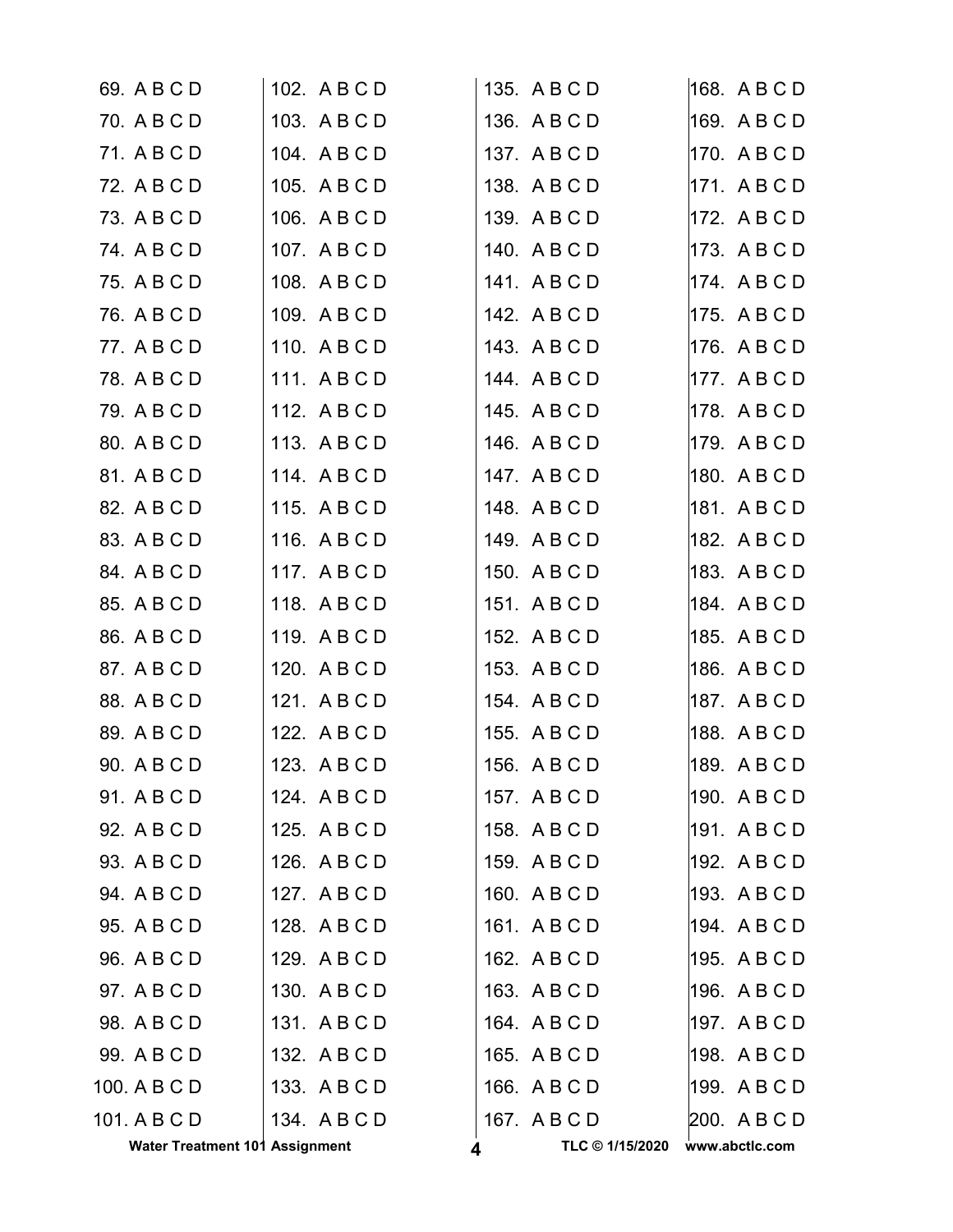## *Please e-mail or fax this survey along with your final exam*

# **WATER TREATMENT 101 CEU COURSE CUSTOMER SERVICE RESPONSE CARD**

NAME: \_\_\_\_\_\_\_\_\_\_\_\_\_\_\_\_\_\_\_\_\_\_\_\_\_\_\_\_\_\_\_\_\_\_\_\_\_\_\_\_\_\_\_\_\_\_\_\_\_\_\_\_\_\_\_\_\_ E-MAIL **E-MAIL E-MAIL** *PLEASE COMPLETE THIS FORM BY CIRCLING THE NUMBER OF THE APPROPRIATE ANSWER IN THE AREA BELOW.*  Please rate the difficulty of your course. Very Easy 0 1 2 3 4 5 Very Difficult Please rate the difficulty of the testing process. Very Easy 0 1 2 3 4 5 Very Difficult

Please rate the subject matter on the exam to your actual field or work. Very Similar 0 1 2 3 4 5 Very Different

How did you hear about this Course? **\_\_\_\_\_\_\_\_\_\_\_\_\_\_\_\_\_\_\_\_\_\_\_\_\_\_\_\_\_\_\_\_\_\_\_** 

What would you do to improve the Course?

Any other concerns or comments.

| Please write down any questions you were not able to find the answers or that |  |  |  |  |  |
|-------------------------------------------------------------------------------|--|--|--|--|--|
| have errors.                                                                  |  |  |  |  |  |

 $\mathcal{L}_\mathcal{L} = \mathcal{L}_\mathcal{L} = \mathcal{L}_\mathcal{L} = \mathcal{L}_\mathcal{L} = \mathcal{L}_\mathcal{L} = \mathcal{L}_\mathcal{L} = \mathcal{L}_\mathcal{L} = \mathcal{L}_\mathcal{L} = \mathcal{L}_\mathcal{L} = \mathcal{L}_\mathcal{L} = \mathcal{L}_\mathcal{L} = \mathcal{L}_\mathcal{L} = \mathcal{L}_\mathcal{L} = \mathcal{L}_\mathcal{L} = \mathcal{L}_\mathcal{L} = \mathcal{L}_\mathcal{L} = \mathcal{L}_\mathcal{L}$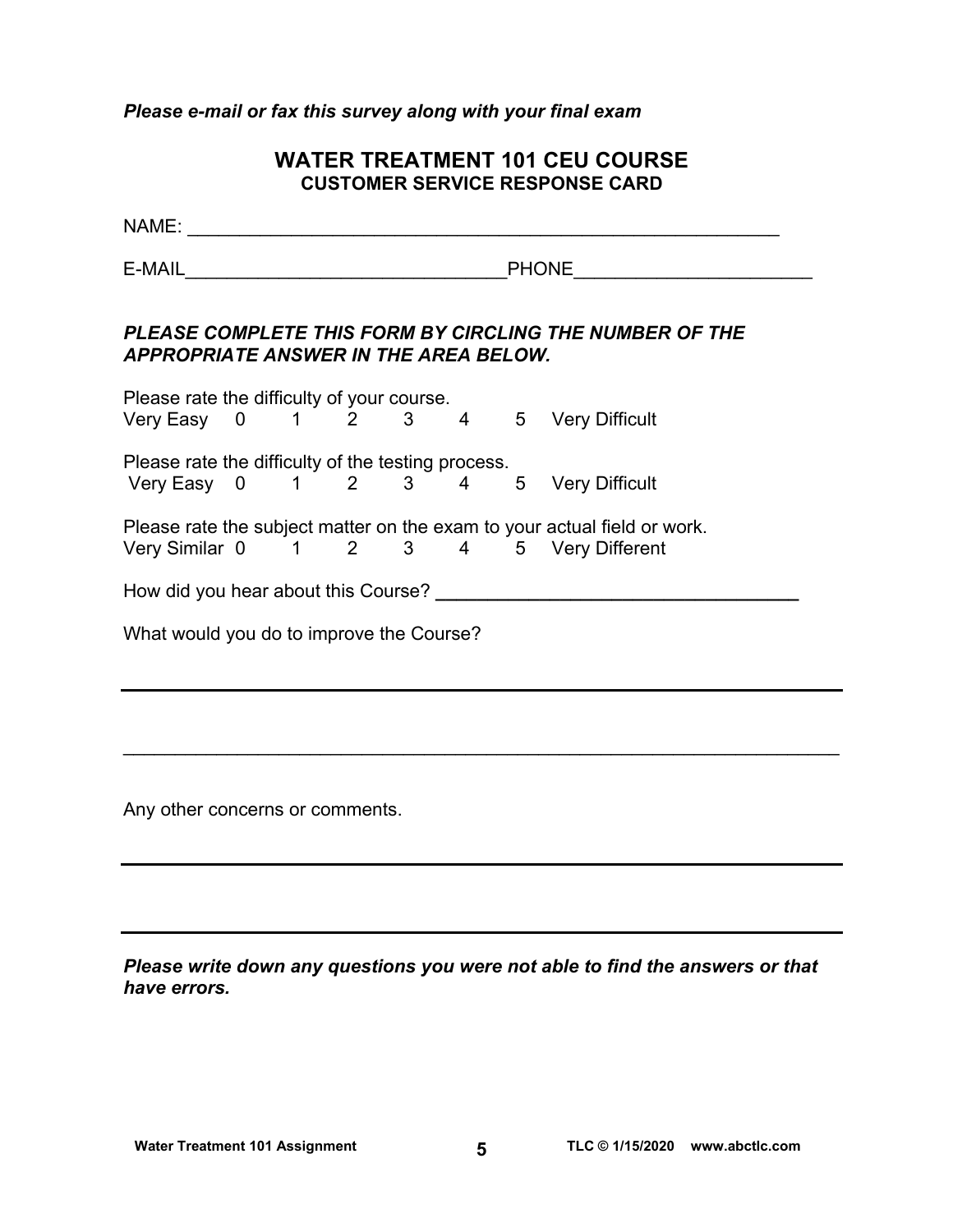# **Disclaimer Notice**

# **Amount of Time for Course Completion – How many hours you spent on course?**

# **Must match State Hour Requirement \_\_\_\_\_\_\_\_\_\_ (Hours)**

*I* understand that I am 100 percent responsible to ensure that TLC receives the *Assignment and Registration Key. I understand that TLC has a zero tolerance towards not following their rules, cheating or hostility towards staff or instructors. I need to complete the entire assignment for credit. There is no credit for partial assignment completion. My exam was proctored.* 

*I* will contact TLC if I do not hear back from them within 2 days of assignment *submission. I will not hold TLC liable for any errors, injury, death or non-compliance with rules. I will abide with all federal and state rules and rules found on page 2. I will forfeit my purchase costs and will not receive credit or a refund if I do not abide with TLC's rules.* 

**Please Sign that you understand and will abide with TLC's Rules.** 

**\_\_\_\_\_\_\_\_\_\_\_\_\_\_\_\_\_\_\_\_\_\_\_\_\_\_\_\_\_\_\_\_\_\_\_\_\_\_\_\_\_\_\_\_\_\_\_\_\_\_\_\_\_\_ Signature** 

# **When Finished with Your Assignment...**

# **REQUIRED DOCUMENTS**

Please scan the **Registration Page, Answer Key, Survey and Driver's License** and email these documents to [info@TLCH2O.com.](mailto:info@TLCH2O.com) 

# **IPhone Scanning Instructions**

If you are unable to scan, take a photo of these documents with your **iPhone** and send these photos to TLC, info@TLCH2O.com.

# **FAX**

If you are unable to scan and email, please fax these documents to TLC, if you fax, call to confirm that we received your paperwork. **(928) 468-0675** 

# **Rush Grading Service**

If you need this assignment graded and the results mailed to you within a 48-hour period, prepare to pay an additional rush service handling fee of \$50.00.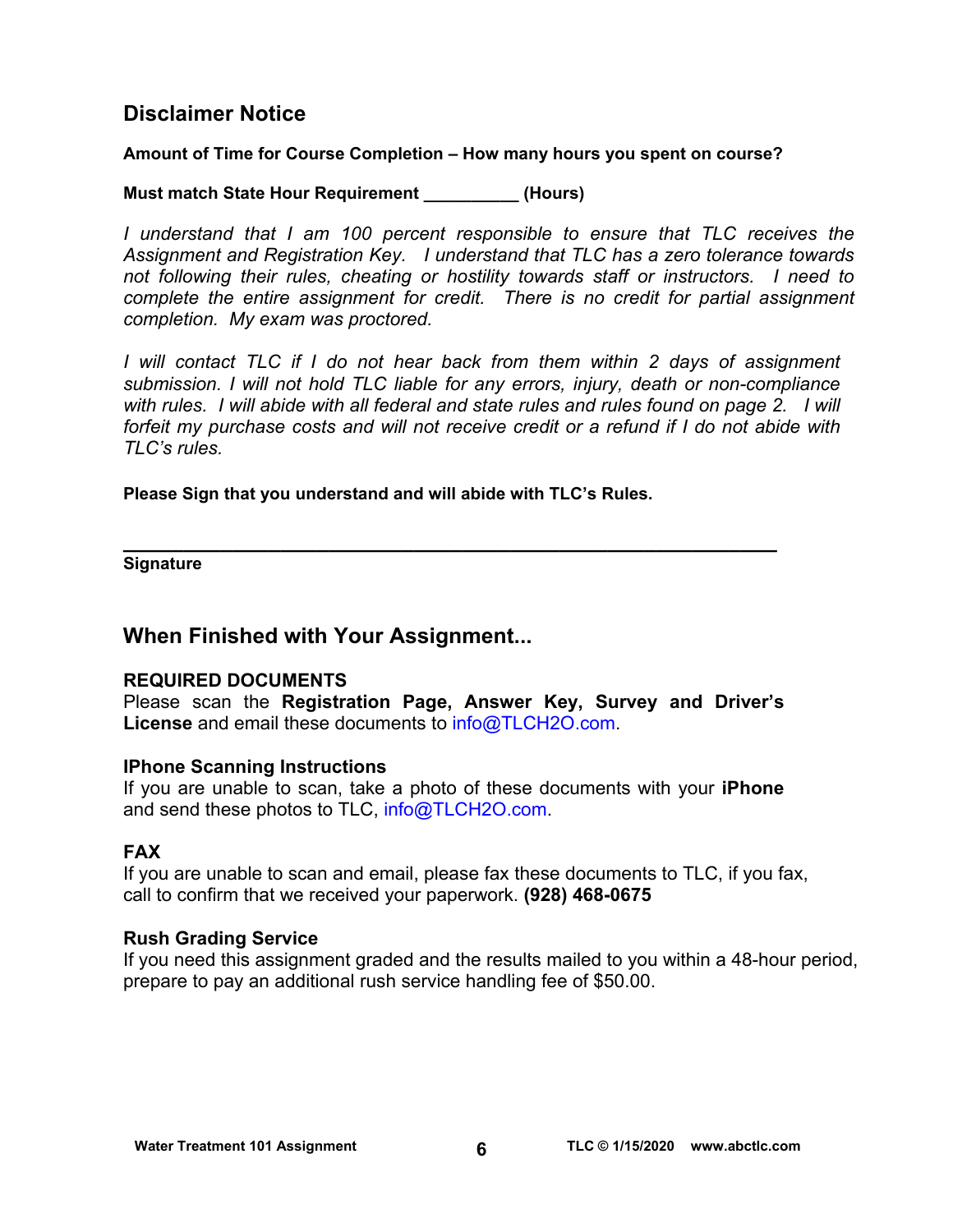# **Water Treatment 101 CEU Training Course Assignment**

The Water Treatment 101 CEU course assignment is available in Word on the Internet for your convenience, please visit [www.ABCTLC.com a](http://www.ABCTLC.com)nd download the assignment and email it back to TLC.

You will have 90 days from receipt of this manual to complete it in order to receive your Professional Development Hours (PDHs) or Continuing Education Unit (CEU). A score of 70 % or better is necessary to pass this course. If you should need any assistance, please email or fax all concerns and the completed ANSWER KEY to info@tlch2o.com.

Select one answer per question. Please utilize the answer key. (s) on the answer will indicate either plural and singular tenses.

## *Please write down any questions you were not able to find the answers or that have errors.*

#### **Hyperlink to the Glossary and Appendix**

*<http://www.abctlc.com/downloads/PDF/WTGlossary.pdf>*

#### **Three Types of Public Water Systems**

- 1. Approximately 85,000 systems
- A. TNCWS C. NTNCWSs
- B. CWSs D. None of the above

# **Water Quality Section**

#### **Surface (Raw) Water Introduction**

2. Operators need to appropriately treat surface water is never pure of  $\qquad \qquad$ , it. Most of the earth's water sources obtain their water supplies through precipitation.

- A. Excess nutrients C. Pollution
- B. Biological actions D. None of the above

3. Raw water generally contains varying amounts of dissolved minerals including calcium, magnesium, sodium, chlorides, sulfates and bicarbonates, depending on its source. A. True B. False

#### **Surface Water Properties**

4. Adjustments in the dissolved oxygen, algae, temperature, suspended solids, turbidity, and carbon dioxide will change because of

- A. Excess nutrients C. Discharge
- B. Biological activities D. None of the above

5. Water is accepted as the **Exercise 20 and the contract of the set of the because** will dissolve most substances that comes in contact.

- A. Universal solvent C. Surface water
- B. Water quality **D.** None of the above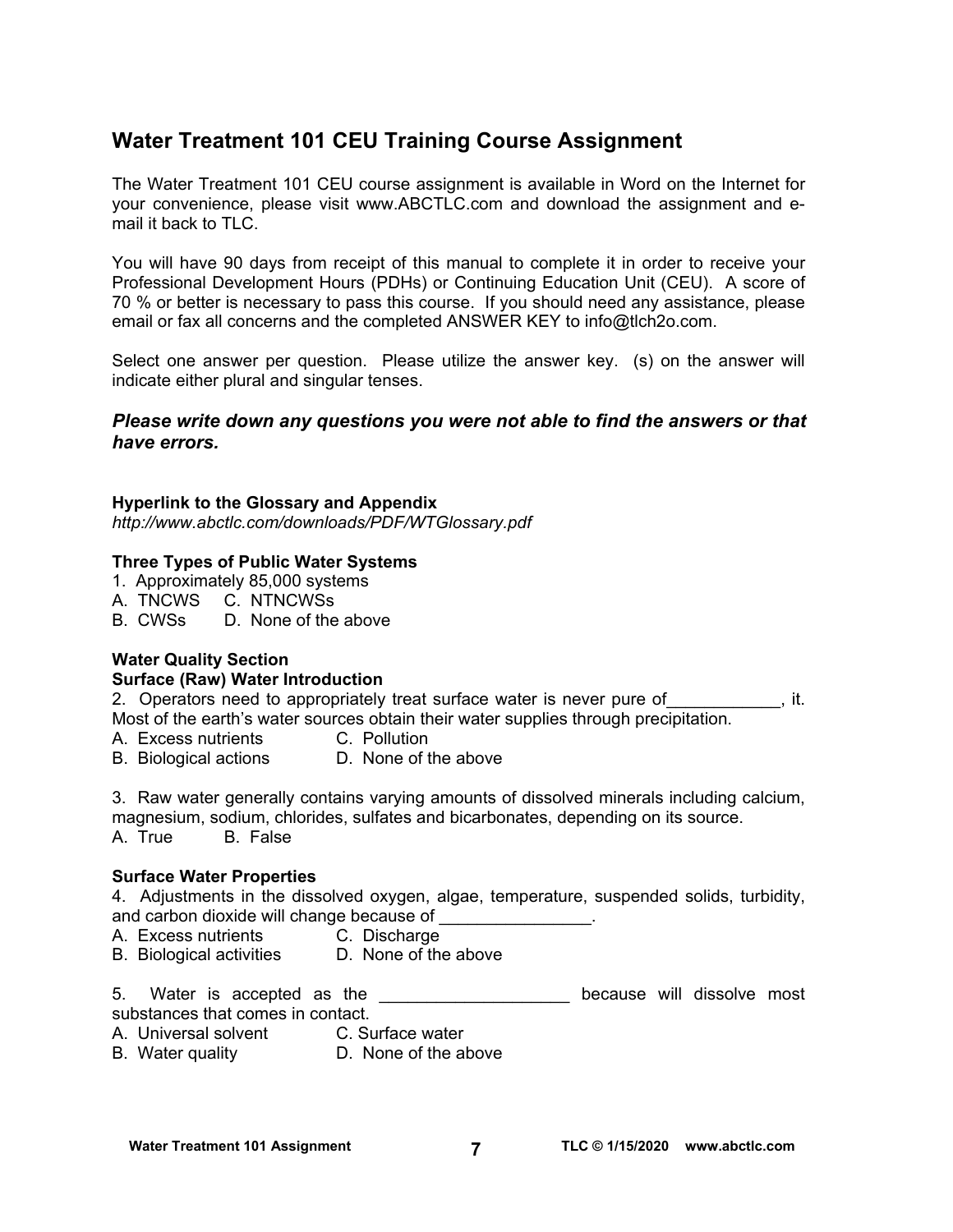### **Managing Water Quality at the Source**

6. Contingent upon the region, source water may have several restrictions of use as part of a Water Shed Management Plan. In some areas, it may be restricted from recreational use, discharge or runoff from agriculture, or

- A. Excess nutrients **C.** Industrial and wastewater discharge
- B. Biological actions D. None of the above

#### **Physical Characteristics of Water**

7. Physical characteristics are the elements found that are considered alkali, metals, and non-metals such as carbonates, fluoride, \_\_\_\_\_\_\_\_\_\_\_\_\_\_\_\_\_\_\_\_. The consumer relates it to scaling of faucets or staining.

- A. pH and alkalinity C. Powdered activated carbon and chlorine
- B. Sulfides or acids **D. None of the above** 
	-

8. Total Dissolved Solids (TDS) is not a primary pollutant; it is a gauge of appealing water characteristics such as hardness and an indication of an assortment of chemical contaminants that might be present, such as?

- A. Turbidity C. Arsenic
- B. Colloids D. None of the above

9. pH is the negative logarithm of the hydrogen ion concentration, [H+], a measure of the degree to which a solution is

- A. Alkalinity C. Hydrogen ion (H+)
- B. Acidic or alkaline D. None of the above

10. \_\_\_\_\_\_\_\_\_\_\_\_\_\_\_\_\_\_\_\_\_ is a substance that can give up a hydrogen ion (H<sup>+</sup>); a base is a substance that can accept H+.

A. Acid C. Acidic or alkaline

B. Base D. None of the above

11. The more acidic a solution the greater the hydrogen ion concentration and the lower the pH; a pH of 7.0 indicates neutrality, a pH of less than 7 indicates acidity, and a pH of more than 7 indicates

A. Acid C. Alkalinity

- B. Base D. None of the above
- 

## **Turbidity Introduction**

12. Generally, higher turbidity levels require higher coagulant dosages. However, seldom is the relationship between turbidity level and \_\_\_\_\_\_\_\_\_\_\_\_\_\_\_\_\_\_\_\_linear.

- A. Coagulant dosage **C. Temperature**
- B. Total Dissolved Solids (TDS) D. None of the above

13. Usually, the extra coagulant required is relatively small when turbidities are much higher than normal due to higher collision probabilities of the \_\_\_\_\_\_\_\_\_\_\_\_\_\_\_ during high turbidities.

- A. Turbidity C. Total Dissolved Solids (TDS)
- B. Colloids D. None of the above

14. Low \_\_\_\_\_\_\_\_\_\_\_\_\_waters can be very difficult to coagulate due to the difficulty in inducing collision between the colloids.

- A. Turbidity C. Total Dissolved Solids (TDS)
- B. Colloids D. None of the above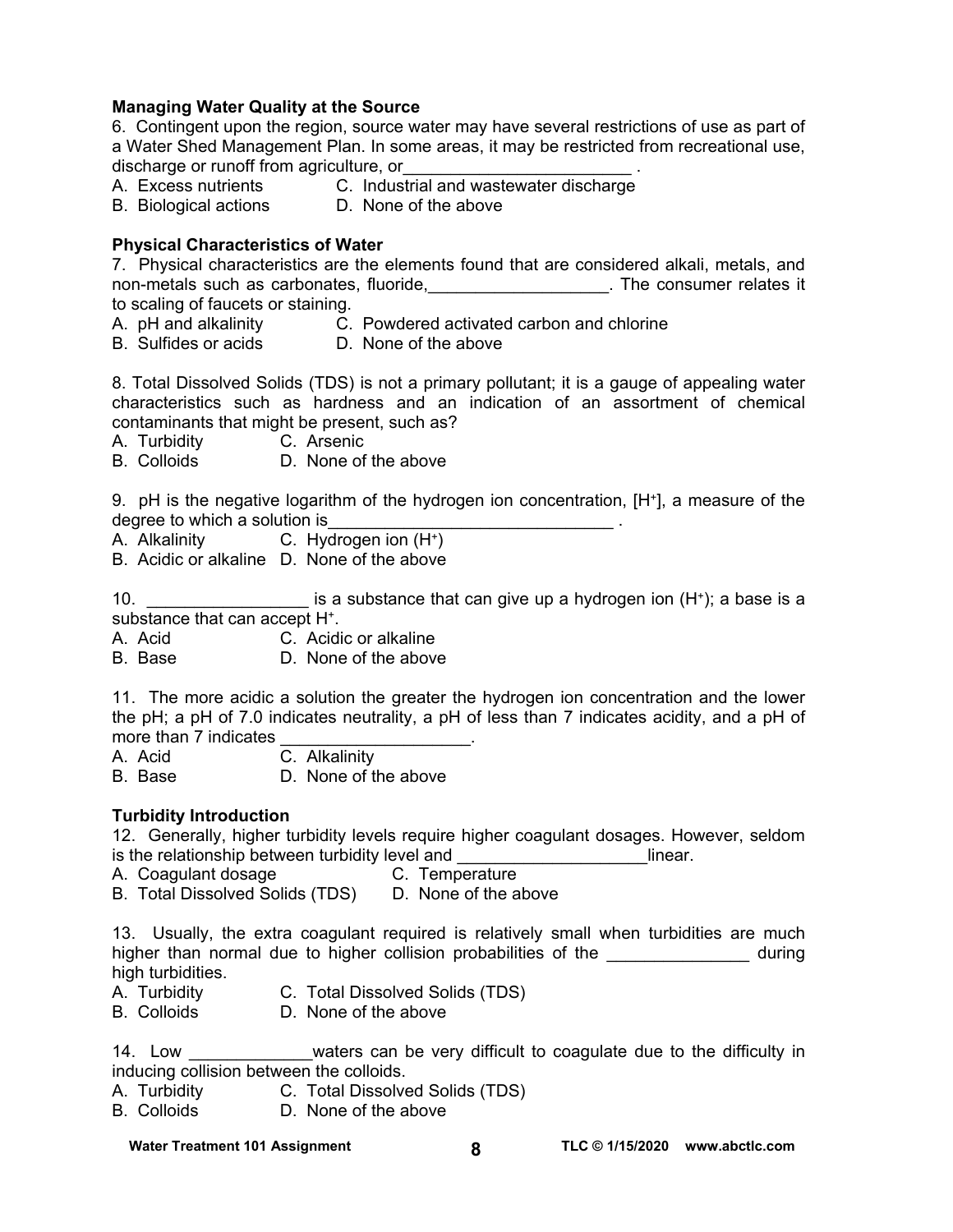15. **15. Example 15** may be existing in a water supply due to pollution, and these colloids can be difficult to remove in the coagulation process. In this situation, higher coagulant dosages are generally required.

A. Turbidity C. Total Dissolved Solids (TDS)

B. Organic colloids D. None of the above

# **Turbidity MCL**

16. An MCL for turbidity established by the EPA because **The Container and Setup** interferes with disinfection. This characteristic of water changes the most rapidly after a heavy rainfall.

- A. Conductivity C. Temperature
- B. Turbidity D. None of the above

17. The temperature variation of a sample, a scratched or unclean sample tube in the nephelometer and selecting an incorrect wavelength of a light path may be conditions caused by an inaccurate example as measurement.

A. Conductivity C. Temperature

B. Turbidity D. None of the above

## **Dissolved Oxygen**

18. The level of dissolved oxygen in natural waters is often a direct indication of quality, since aquatic plants produce oxygen, while microorganisms generally consume it as they feed on \_\_\_\_\_\_\_\_\_\_\_\_\_\_\_.

A. Pollutants C. E. coli bacteria

B. Organic matter D. None of the above

19. Thermal stratification is possible as water becomes less dense when heated; meaning water weighs less per unit volume. Therefore, warmer water will be lighter and colder water will be heavier. Due to this, there will always be a level of "self-induced" in a water storage.

- A. Saturation level(s) C. Permanent hardness
- B. Thermal stratification D. None of the above

# **Objections to Hard Water**

## **Scale Formation**

20. Hard water forms scale, usually\_\_\_\_\_\_\_\_\_\_\_\_\_\_\_\_\_, which causes a variety of problems. Left to dry on the surface of glassware and plumbing fixtures, including showers doors, faucets, and sink tops; hard water leaves unsightly white scale known as water spots.

- A. Magnesium carbonate C. Calcite
- B. Calcium carbonate D. None of the above

## **Secondary Standard**

21. TDS is most often measured in parts per million (ppm) or milligrams per liter of water (mg/L). The normal TDS level ranges from

- A. 50 ppm to 1,000 ppm C. 50 ppm to 100 ppm
- 
- B. 5 ppm to 10 ppm D. None of the above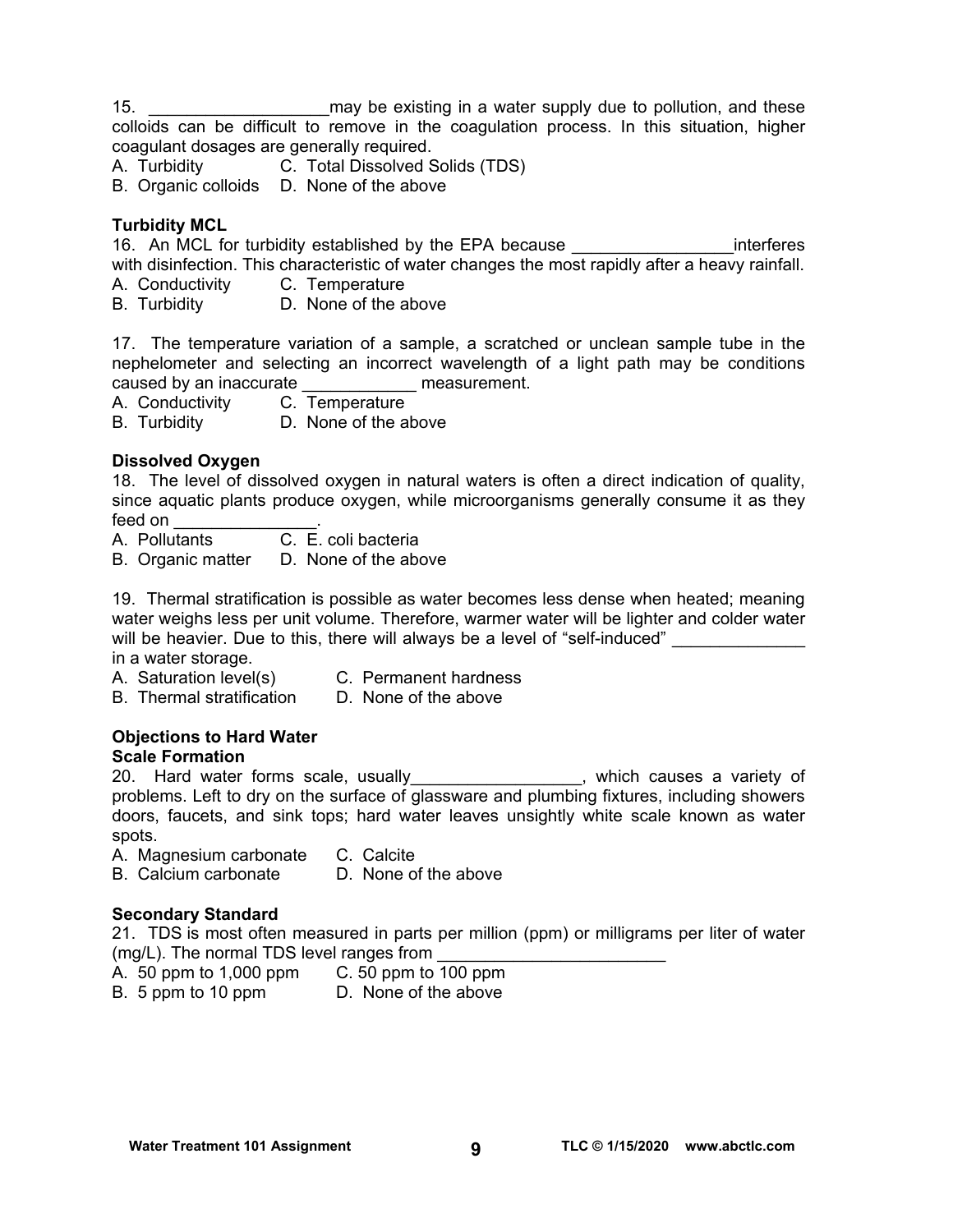#### **Langelier Saturation Index**

22. The Langelier Saturation index (LSI) is an evenness scale derived from the theoretical concept of saturation and provides an indicator of the degree of saturation of water with respect to calcium carbonate. It can be shown that the Langelier saturation index (LSI) approximates the base 10 logarithm of the saturation level.

A. Magnesium carbonate C. Calcite

B. Calcium carbonate D. None of the above

23. The Langelier saturation level approaches the concept of saturation using pH as a main variable. The LSI can be interpreted as the pH change required to bring water to\_\_\_\_\_\_\_\_\_\_\_\_\_\_\_\_\_\_\_\_\_\_.

|  | A. Saturation level(s) | C. Equilibrium |  |
|--|------------------------|----------------|--|
|--|------------------------|----------------|--|

B. Stratification D. None of the above

#### **More on the Stage 2 DBP Rule**

24. Which of the following rules focuses on public health protection by limiting exposure to DBPs, specifically total trihalomethanes and five haloacetic acids, that form in water through disinfectants used to control microbial pathogens?

- A. Stage 2 DBP rule **C. Long Term 2 Enhanced Surface Water Treatment Rule**
- B. Stage 1 DBPR D. None of the above

#### **Are THMs and HAAs the only disinfection byproducts?**

25. The presence of TTHM and HAA5 is representative of the occurrence of many other chlorination DBPs; thus, an increase of TTHM and HAA5 generally indicates an increase of DBPs from chlorination.

A. True B. False

#### **Disinfection Byproduct Research and Regulations Summary**

26. **Example 26.** The most important step in the treatment of water for drinking water supplies.

A. DBP(s) C. Disinfection

# B. Turbidity (particle) D. None of the above

#### **Controlling Disinfection Byproducts**

27. Treatment techniques are available that provide water suppliers the opportunity to maximize potable water safety and quality while minimizing the risk of  $\blacksquare$ 

- A. DBP risks C. Disinfectants and DBPs
- B. Turbidity (particle) D. None of the above

28. Generally, the best approach to reduce \_\_\_\_\_\_\_\_\_\_\_\_\_\_\_\_\_\_\_\_is to remove natural organic matter precursors prior to disinfection.

- A. DBP(s) C. DBP formation
- B. Turbidity (particle) D. None of the above

#### **Absorption**

29. Activated carbon can be used to absorb \_\_\_\_\_\_\_\_\_\_\_\_\_\_\_\_that react with disinfectants to form byproducts.

- A. Inorganic coagulants C. Soluble organics
- B. Most contaminants D. None of the above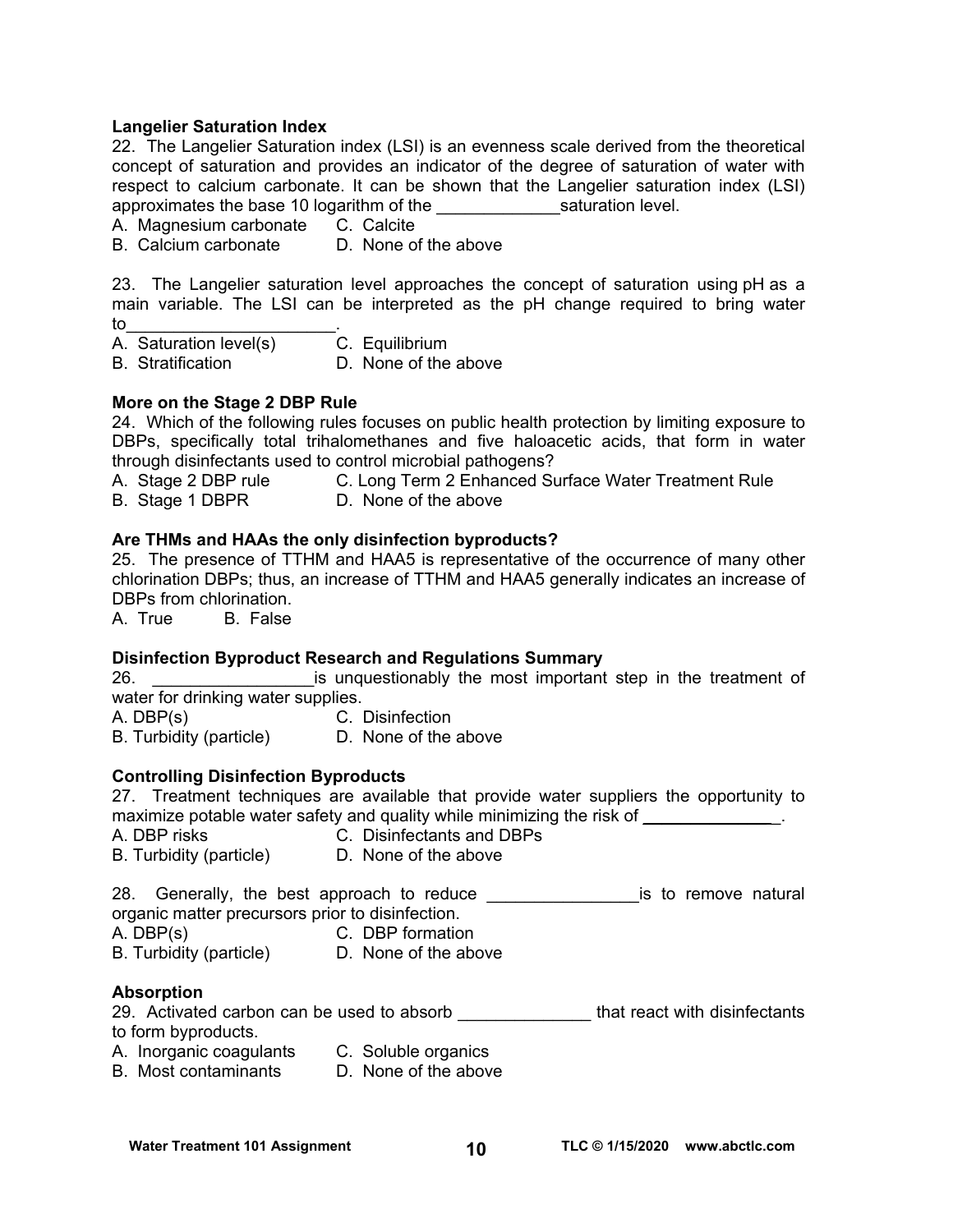#### **Membrane Technology**

30. Membranes, used historically to desalinate brackish waters, have also demonstrated excellent removal of

- A. THMs and HAAs C. Natural organic matter
- B. Optimization of pH D. None of the above

31. EPA predicted that most water systems will be able to achieve compliance with new DBP regulations through the use of one or more of these relatively low cost methods (EPA, 1998). Water system managers may also consider switching from chlorine to alternative disinfectants to reduce formation of

- A. THMs and HAAs C. Natural organic matter
- B. Optimization of pH D. None of the above

#### **Organisms Descriptors and Meanings**

- 32. Photo means...
- A. Feed or nourish C. Light
- B. Other (Organic carbon) D. None of the above
- 33. Aerobic means...<br>A. Without air
- A. Without air C. Self (Inorganic carbon)
- D. None of the above

#### **Contaminants that may be present in sources of drinking water include:**

34. Which of the following like salts and metals, which can be naturally occurring or result from urban stormwater runoff, industrial or domestic wastewater discharges, oil and gas production, mining or farming?

- A. Radioactive contaminants C. Inorganic contaminants
	-
- B. Pesticides and herbicides D. Microbial contaminants

35. Which of the following may come from a variety of sources such as agriculture, urban stormwater run-off, and residential uses?

- A. Radioactive contaminants C. Inorganic contaminants
- B. Pesticides and herbicides D. Microbial contaminants

36. Which of the following, such as viruses and bacteria, which may come from sewage treatment plants, septic systems, agricultural livestock operations and wildlife?

- A. Microbial contaminants C. Inorganic contaminants
- B. Pesticides and herbicides D. All of the above

#### **Dangerous Waterborne Microbes**

37. Which of the following is a parasite that enters lakes and rivers through sewage and animal waste. It causes cryptosporidiosis, a mild gastrointestinal disease. The disease can be severe or fatal for people with severely weakened immune systems.

- A. Coliform Bacteria C. Giardia lamblia
- B. Cryptosporidium D. None of the above

38. Which of the following are not necessarily agents of disease, these may indicate the presence of disease-carrying organisms?

- A. Fecal coliform bacteria C. Shigella dysenteriae
- B. Cryptosporidium D. None of the above

**Water Treatment 101 Assignment 101 Assignment 101 Assignment 101 Assignment 101 Assignment 101 Assignment 11 Assignment 11 Assignment 11 Assignment 11 Assignment 11 Assignment 11 Assignment 11 Assignment 11 Assignment 11**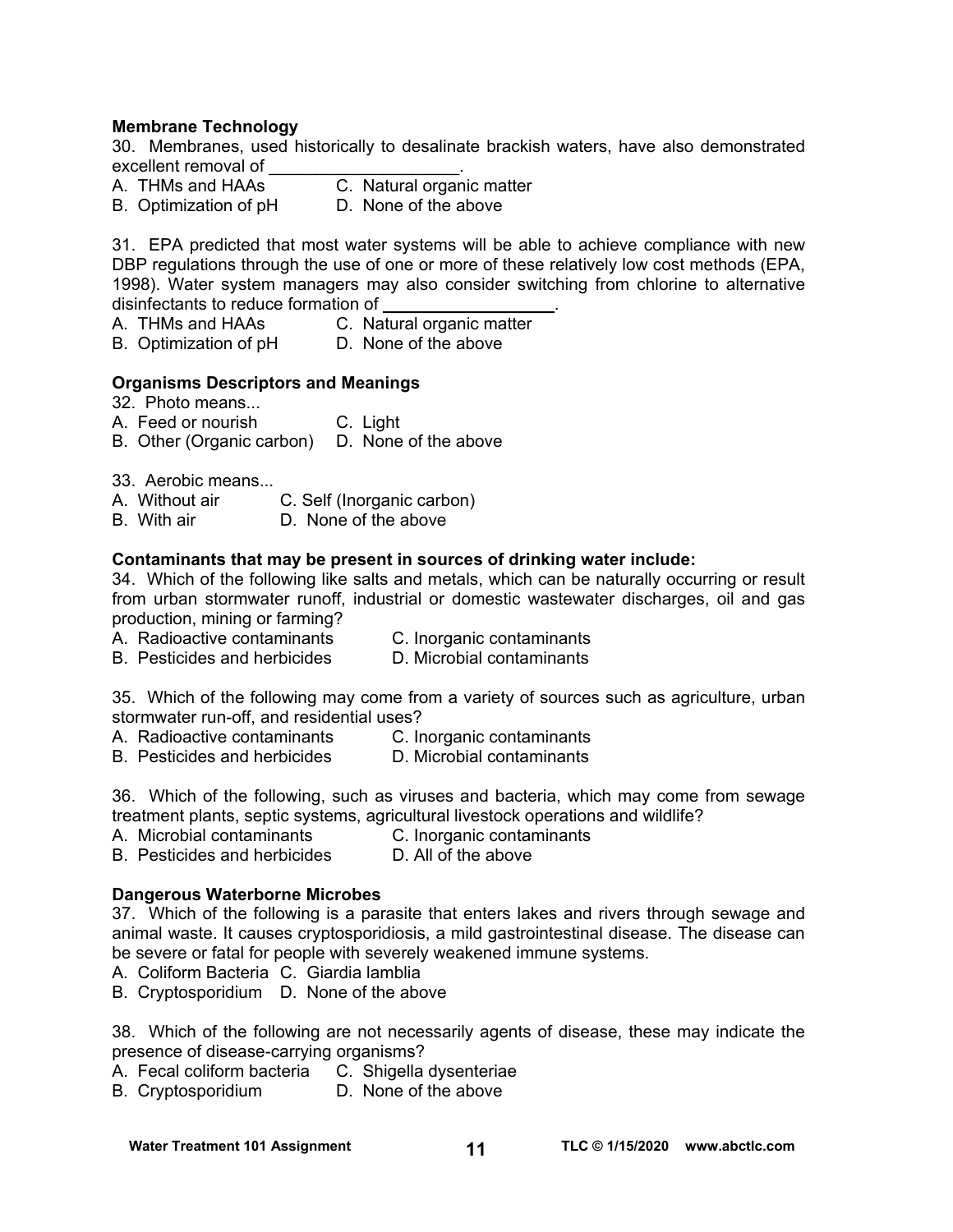39. Which of the following is a parasite that enters lakes and rivers through sewage and animal waste. It causes gastrointestinal illness (e.g. diarrhea, vomiting, and cramps)? A. Coliform Bacteria C. Protozoa

B. Cryptosporidium D. None of the above

40. Which of the following is a species of the rod-shaped bacterial genus Shigella?

A. Fecal coliform bacteria C. Shigella dysenteriae

B. Cryptosporidium D. None of the above

41. Which of the following are common in the environment and are generally not harmful? However, the presence of these bacteria in drinking water are usually a result of a problem with the treatment system or the pipes which distribute water, and indicates that the water may be contaminated with germs that can cause disease.

A. Coliform Bacteria C. Giardia lamblia

B. Cryptosporidium D. None of the above

42. Which of the following are bacteria whose presence indicates that the water may be contaminated with human or animal wastes? Microbes in these wastes can cause shortterm effects, such as diarrhea, cramps, nausea, headaches, or other symptoms.

A. Fecal Coliform and E. coli C. Shigella dysenteriae

B. Cryptosporidium **D. None of the above** 

#### **Bacteriological Monitoring Introduction**

43. Which of the following are usually harmless, occur in high densities in their natural environment and are easily cultured in relatively simple bacteriological media?

A. Indicator bacteria C. Viruses

B. Amoebas D. None of the above

44. Indicators in common use today for routine monitoring of drinking water include total coliforms, fecal coliforms, and?

A. Cryptosporidium C. Escherichia coli (E. coli)

B. Protozoa D. None of the above

45. According to the text, the routine microbiological analysis of your water is for?

- A. Contamination C. Coliform bacteria<br>
B. Colloids B. None of the above
- D. None of the above

## **Bacteria Sampling**

46. Water samples for \_\_\_\_\_\_\_\_\_\_\_\_\_\_\_\_\_\_\_\_\_\_\_ must always be collected in a sterile container.

A. Amoebas C. Viruses

B. Bacteria tests D. None of the above

#### **Methods**

47. The MMO-MUG test, a product marketed as \_\_\_\_\_\_\_\_\_\_\_\_, is the most common. The sample results will be reported by the laboratories as simply coliforms present or absent.

- A. Colilert **C. Total coliform analysis**
- B. Coliform D. None of the above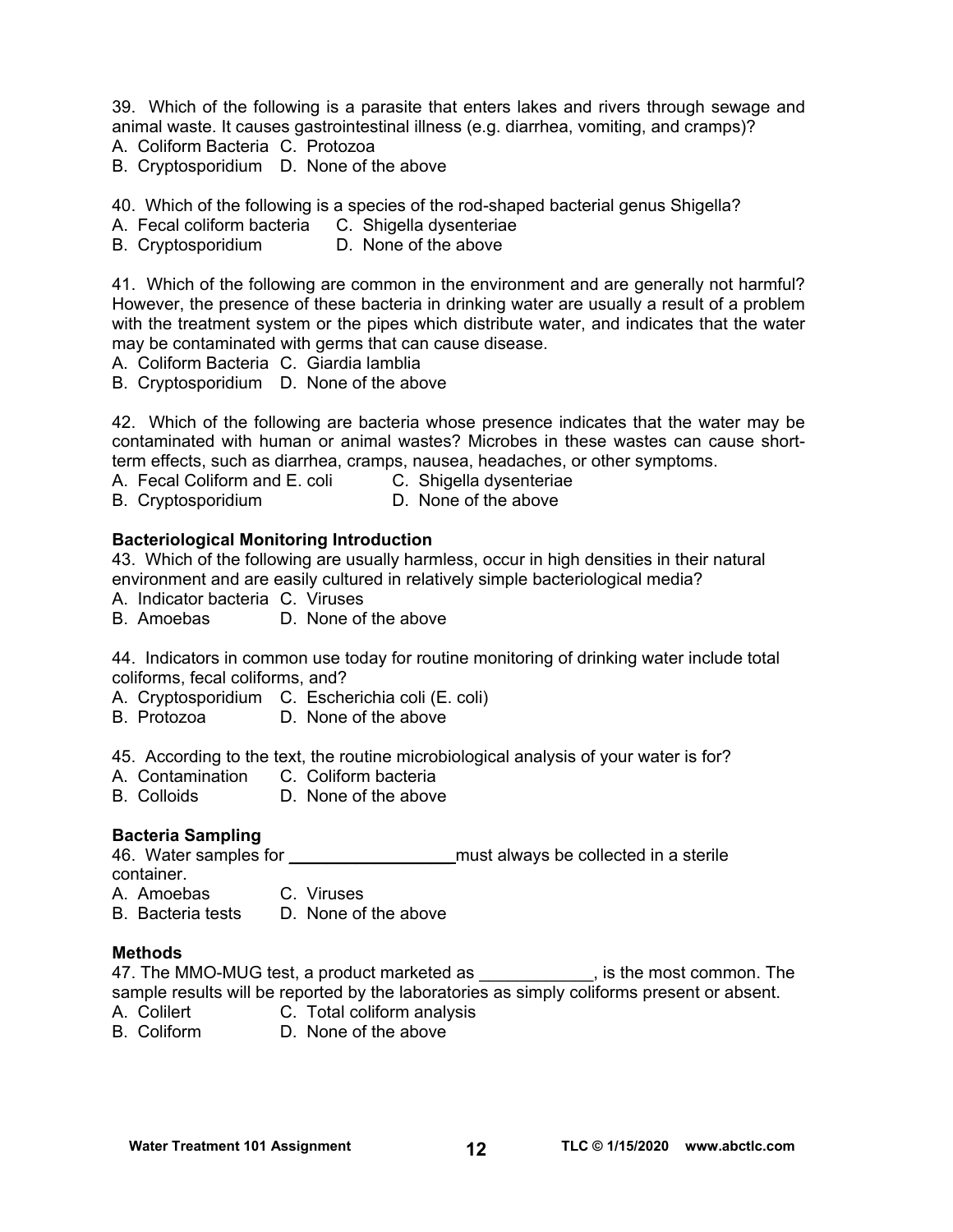#### **The three (3) types of samples are:**

48. Samples collected following a coliform present routine sample. The number of repeat samples to be collected is based on the number of \_\_\_\_\_\_\_\_\_\_\_\_\_\_\_ samples you normally collect.

A. Repeat C. Routine

B. Special D. None of the above

49. A PWS has a second Level 1 Assessment within a rolling 12-month period.

- A. Trigger: Level 1 Assessment C. All of the above
- B. Trigger: Level 2 Assessment D. None of the above

50. A PWS on state-approved annual monitoring has a Level 1 Assessment trigger in 2 consecutive years.

- A. Trigger: Level 1 Assessment C. All of the above
	-

B. Trigger: Level 2 Assessment D. None of the above

## **Positive or Coliform Present Results**

51. With a positive total coliform sample and after you have contacted an agency for assistance, you will be instructed as to the proper repeat sampling procedures and possible corrective measures for solving the problem. It is very important to initiate the

as the corrective measures will be based on those results.

- A. Perform routine procedures C. Corrective measures
	-

B. Repeat sampling immediately D. None of the above

## **Heterotrophic Plate Count (Spread Plate Method**)

52. Which of the following provides a technique to quantify the bacteriological activity of a sample?

A. Colonies C. Heterotrophic Plate Count

B. Agar D. None of the above

# **The following are acute violations:**

53. Which determines a violation of nitrate?

- A. Presence C. MCLG
- B. MCL D. None of the above

## **Revised Total Coliform Rule (RTCR) Summary**

54. The water provider shall develop and follow a sample-siting plan that designates the PWS's collection schedule. This includes location of

- A. Routine and repeat water samples C. Microbial contamination
- B. Reduced monitoring D. Repeat water samples
- 
- 
- 

55. The water provider shall collect example to the contract on a regular basis (monthly, quarterly, annually). Have samples tested for the presence of total coliforms by a state certified laboratory.

- A. Routine water samples C. Microbial contamination
- B. Reduced monitoring D. Repeat water samples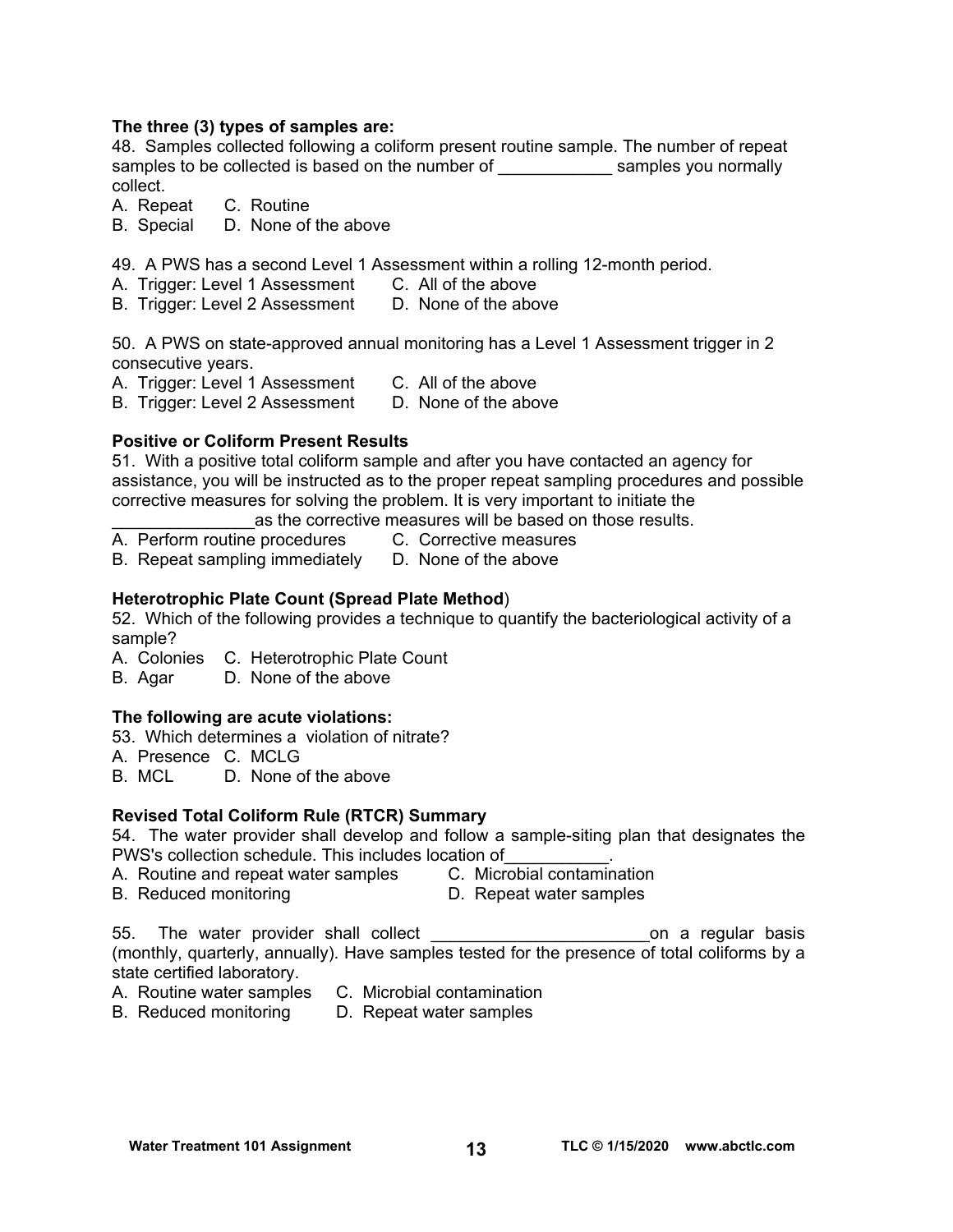56. PWSs incur violations if they do not comply with the requirements of the RTCR. The violation types are essentially the same as under the TCR with few changes. The biggest change is no acute or monthly MCL violation for \_\_\_\_\_\_\_\_\_\_\_\_\_\_\_\_\_\_only.

A.  $CCR(s)$  C. Total coliform positive samples<br>B. PN D. TC+ routine or repeat sample

D. TC+ routine or repeat sample

57. Community water systems (CWSs) must use specific language in their CCRs when they must conduct an assessment or if they incur

- A. CCR(s) C. An E. coli MCL violation
- B. PN D. TC+ routine or repeat sample

58. The water provider shall analyze all **the set of that are total coliform positive** (TC+) for E. coli.

- A. Routine or repeat water samples C. Microbial contamination
- B. Reduced monitoring D. None of the above

#### **Disinfection Key**

59. The RTCR requires 99.99% or 4 log inactivation of \_\_\_\_\_\_\_\_\_\_\_\_\_\_\_.

- A. Enteric viruses C. Giardia lamblia cysts<br>B. Crypto C. None of the above
- B. Crypto

60. The RTCR requires 99% or 2 log inactivation of  $\blacksquare$ 

- A. Enteric viruses C. Giardia lamblia cysts
- B. Crypto D. None of the above

#### **Waterborne Pathogen Section - Introduction Pathogen Section**

61. Most pathogens are generally associated with diseases that **and affect** people in a relatively short amount of time, generally a few days to two weeks.

A. Cause intestinal illness C. Will cause fatalities

B. Are mild in nature D. None of the above

## **How Diseases are Transmitted.**

62. Waterborne pathogens are primarily spread by the?

A. Fecal-oral, or feces-to-mouth route C. Oral to fecal route

B. Dermal to fecal route **D. None of the above** 

## **Protozoan Caused Diseases**

63. Which of the following bugs is larger than bacteria and viruses but still microscopic; they invade and inhabit the gastrointestinal tract?

- A. Hepatitis A C. Protozoan pathogens
- B. E.coli D. None of the above

64. Some of the parasites enter the environment in a dormant form, with a protective cell wall, called a?

- A. Lamblia C. Cyst
- B. Shell D. None of the above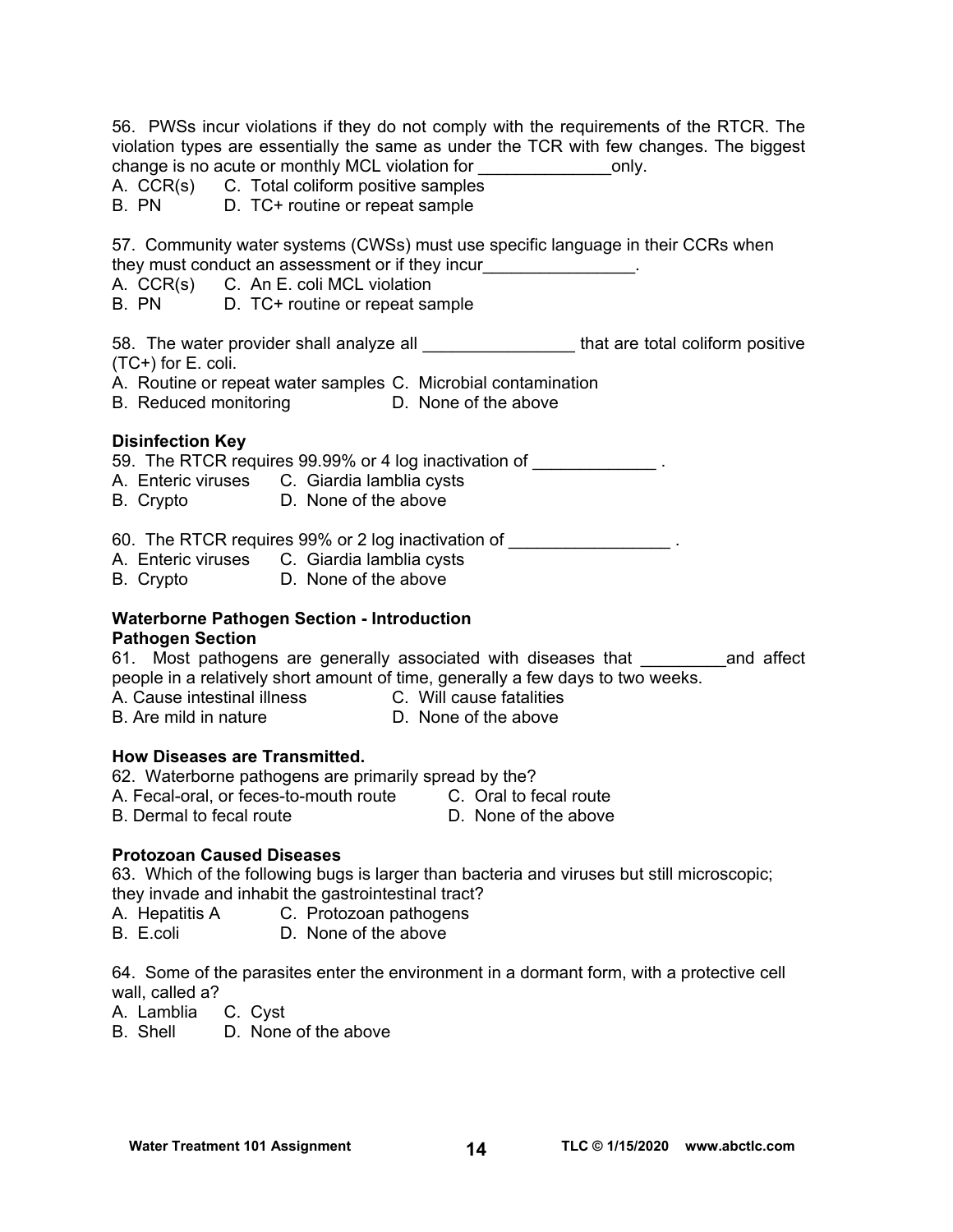#### **Giardia lamblia**

65. Which of the following bugs has been responsible for more community-wide outbreaks of disease in the U.S. than any other, and drug treatment are not 100% effective?

- A. Giardia lamblia C. Giardiasis
- B. Cryptosporidiosis D. None of the above

66. All of these diseases, with the exception of Theorem and the steady have one symptom in common: diarrhea. They also have the same mode of transmission, fecal-oral, whether through person-to-person or animal-to-person contact.

- A. HIV infection C. Hepatitis A
- B. Giardiasis D. None of the above

#### **Primary Waterborne Diseases Section**

67. Humans are the reservoir for the Salmonella typhi pathogen, which causes diarrheal illness, and also known as?

- A. Campylobacter C. Typhoid fever
- B. Shigella dysenteriae D. None of the above

68. Legionnaire's disease, which causes a severe pneumonia, and the second, \_\_\_\_\_\_\_\_\_\_\_\_\_, which is a non-pneumonia illness; it's typically an influenza-like illness,

and it's less severe.

- A. Pontiac fever C. Typhoid fever
- B. Yellow fever D. None of the above

69. Humans are the reservoir for the Norovirus. Prevention strategies for this pathogen include?

- A. Internal protection C. Containment protection
- B. Source protection D. None of the above

70. Giardia prevention strategies for this pathogen include  $\blacksquare$ ; filtration, coagulation, and halogenation of drinking water.

- A. Internal protection C. Containment protection
- B. Source protection D. None of the above

#### **Chain of Custody Procedures**

71. If both parties involved in the transfer must sign, date and note the time on the chain of custody record, this is known as?

- A. TC Plan C. Samples transfer possession
- B. Sample siting plan D. None of the above

72. The recipient will then attach the transfer dates and showing the transfer dates and times to the custody sheets. If the samples are split and sent to more than one laboratory, prepare a separate chain of custody record for each sample.

- A. Shipping invoices C. Sample siting plan
- B. Chain of custody release D. None of the above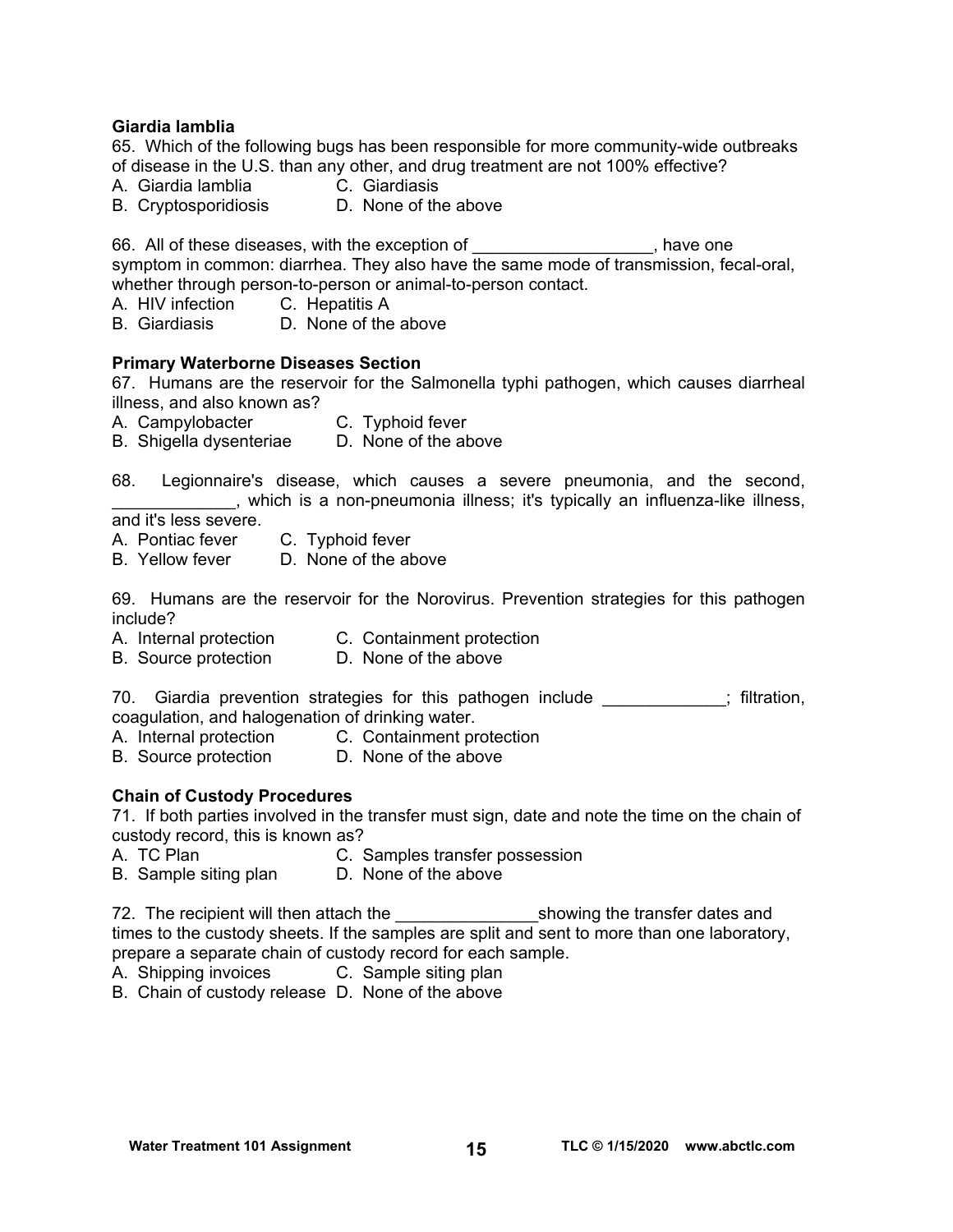## **Factors in Chlorine Disinfection: Concentration and Contact Time**

73. Based on the work of several researchers, CXT values [ final free chlorine concentration (mg/L) multiplied by minimum contact time (minutes)], offer water operators guidance in computing an effective combination of chlorine concentration and required to achieve disinfection of water at a given temperature.

- A. Chlorine concentration C. Higher strength chlorine solutions
- B. Chlorine contact time D. None of the above

74. The CXT formula demonstrates that if an operator chooses to decrease the chlorine concentration, the required \_\_\_\_\_\_\_\_\_\_\_\_\_must be lengthened.

- A. Chlorine concentration C. Contact time
- B. Temperature D. None of the above
- 75. As **are used, contact times may be reduced.**
- A. Chlorine concentration C. Higher strength chlorine solutions
- B. Temperature D. None of the above

#### **Water Treatment Section - Preliminary Treatment Process Preliminary Treatment**

76. Weeds, leaves, and trash, if not removed, these will cause problems to the treatment plant's pumps and equipment, the best way to protect the plant is?

- A. Screening C. Change source
- B. Super settling D. None of the above

77. According to the text, wire mesh screens need maintenance and require?

- A. Manual cleaning C. No cleaning
- B. PM cleaning **D.** None of the above

#### **Pre-Sedimentation**

78. Sand and grit will damage plant equipment and pipes, so it must be removed with either rectangular or round shaped basin are called?

- A. Filtration basin(s) C. Sedimentation basin(s)
- B. Coagulation basin(s) D. None of the above
- 79. Which of the following treatment terms is used after the flocculation process?
- A. Filtration basin(s) C. Sedimentation basin(s)
- B. Coagulation basin(s) D. None of the above

80. Scrapers on the bottom move the settled sludge to one or more hoppers at the influent end of the tank; it may have a \_\_\_\_\_\_\_\_\_\_\_\_\_\_\_\_\_or traveling bridge used to collect the sludge.

- A. Screw conveyor **C. Manual skimmer**
- B. Conveyor belts **D.** None of the above
- 

#### **Flights and Chains**

- 81. Flights and chains remove the scum from the **Example 20** of the basin.
- A. Scum box C. Armature
- B. Surface D. None of the above

(S) Means the answer can be plural or singular in nature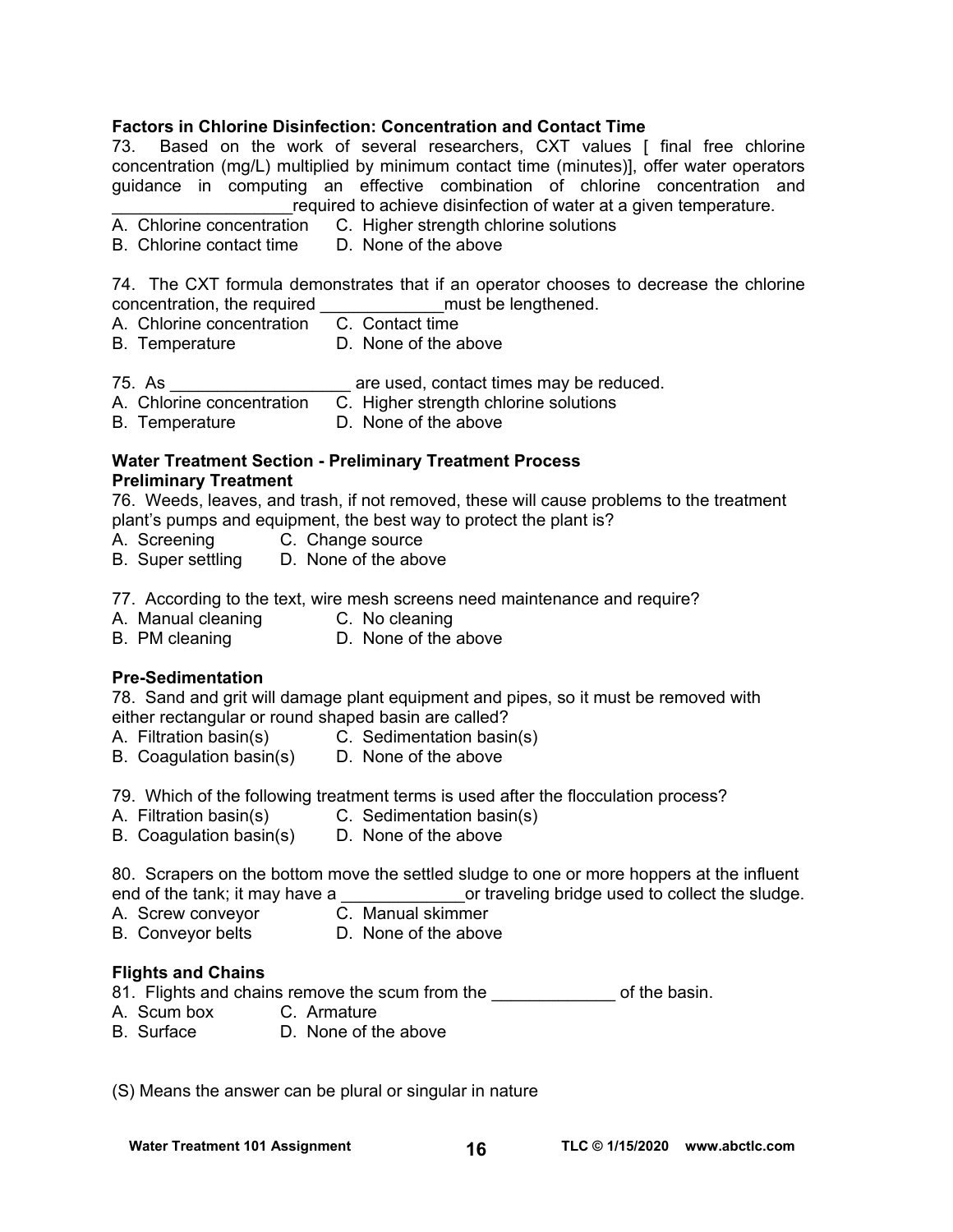#### **Circular Clarifiers**

- 82. Which of the following systems use graded silica sand filter media?
- A. Traditional filter systems C. Chemical pretreatment
- B. Reconditioning cycle D. None of the above

83. Which of the following processes uses alum and cationic polymer to neutralize the charge of colloidal particles?

- A. Filtration C. Flocculation
- B. Reconditioning D. None of the above

84. Which of the following compounds combines with alkalinity in the raw water to form a white precipitate that neutralizes suspended particles' electrical charge?

- A. Activated sodium C. Alum
- B. PAC D. None of the above

85. Which of the following terms may increase filtered water clarity, measured in NTU, by 90% compared with filtration alone?

- A. Chemical pretreatment C. Fast rinse
- B. Reconditioning cycle D. None of the above

86. Water treatment systems use settling tanks unit to allow for  $\qquad \qquad \ldots$ 

- A. Gravity C. Settling time
- B. Particle(s) D. Sedimentation and settling

87. The main aim of tube settlers is to minimize the \_\_\_\_\_\_\_\_\_\_\_\_\_\_\_\_\_\_\_\_\_that a small floc particle must settle before agglomerating into larger particles.

A. Gravity C. Settling time

B. Vertical distance D. Solids

## **Conventional Water Treatment Process Introduction**

88. **Example 3 along with pre-chlorination for removal of dissolved iron when** present with small amounts relative of manganese

- A. Disinfection C. Pre-treatment
- B. Coagulation D. Aeration

89. \_\_\_\_\_\_\_\_\_\_\_\_\_\_\_\_to remove particles from water either by passage through a sand bed that can be washed and reused or by passage through a purpose- designed filter that is washable.

- A. Disinfection C. Pre-treatment
- B. Coagulation D. Filtration
- 

90. **Example 30. 1998 10 h** for killing bacteria viruses and other pathogens.

- A. Disinfection C. Pre-treatment
- B. Coagulation D. Aeration along with pre-chlorination
- 91. \_\_\_\_\_\_\_\_\_\_\_\_\_\_\_\_\_\_\_\_ or slow-sand filtration
- A. Disinfection C. Pre-treatment
- B. Coagulation D. Coagulation or flocculation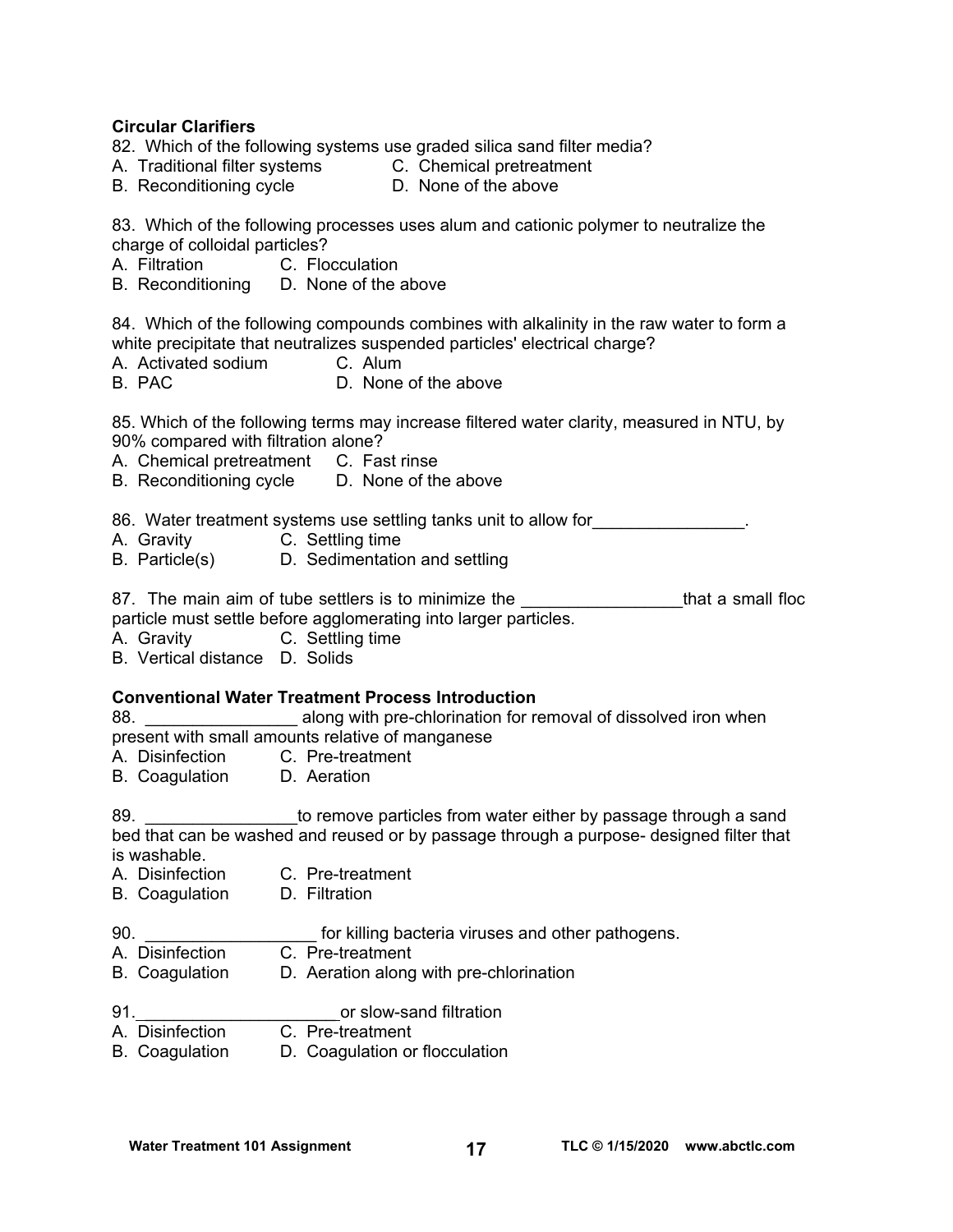#### **Coagulants – Alum and Ferric Aluminum Sulfate (Alum)**

92. Once in water, alum can react with hydroxides, carbonates, bicarbonates, and other anions to form \_\_\_\_\_\_\_\_\_\_\_\_\_\_\_\_\_\_\_\_\_\_\_\_\_\_.

- A. pH C. Large, positively charged molecules
- B. Alkalinity D. None of the above

93. Carbon dioxide and sulfate are generally byproducts of these reactions. During the reactions, alum acts as **the set of the pH** and alkalinity of the water supply. It is important that sufficient alkalinity be present in the water supply for the various reactions to occur.

- A. Inorganic coagulant(s) C. Byproducts of these reactions
- B. An acid D. None of the above

94. The aluminum ions become soluble rather than insoluble and do not participate in the hydration and \_\_\_\_\_\_\_\_\_\_\_\_\_\_\_\_\_\_\_\_\_\_\_\_\_\_ necessary to make the alum effective as a coagulant. In these instances the plant may experience higher than normal filtered water turbidities, and much of the aluminum will pass through the filters.

A. Post filtration alum coagulation C. Byproducts of these reactions

B. Olation reaction(s) D. None of the above

95. When the pH level of the water is above 7.8 after the addition of the alum, the aluminum ions again become soluble, and the efficiency of coagulation is decreased. Under these conditions, aluminum ions again penetrate the filters, and can occur in the clear well and in the distribution system in some cases.

A. Post filtration alum coagulation C. Byproducts of these reactions

B. Olation reaction(s) D. None of the above

## **Ferric Chloride (Ferric)**

96. Like ferric sulfate, ferric chloride exhibits a wide **Example 18** range for coagulation, and the ferric ion does not easily become soluble.

A. pH C. Olation

B. Alkalinity D. None of the above

97. As a result, many plants are replacing alum with ferric chloride to eliminate the penetration of aluminum ions through the plant filters. Ferric chloride also reacts as an acid in water to reduce

A. pH C. Olation

B. Alkalinity D. None of the above

98. \_\_\_\_\_\_\_\_\_\_\_\_\_\_\_\_\_\_\_\_\_\_\_\_\_\_are available, such as potash alum, ammonia alum, ferrous sulfate (copperas), and chlorinated copperas.

- A. Other inorganic coagulants C. Byproducts of these reactions
- B. Olation reaction(s) D. None of the above

99. Typical dosages of the inorganic coagulants range from 50 pounds per million gallons of water treated under ideal conditions to as high as 800 to 1000 pounds per million gallons of water treated under \_\_\_\_\_\_\_\_\_\_\_\_\_\_ conditions.

A. Worst case

B. Decreased D. None of the above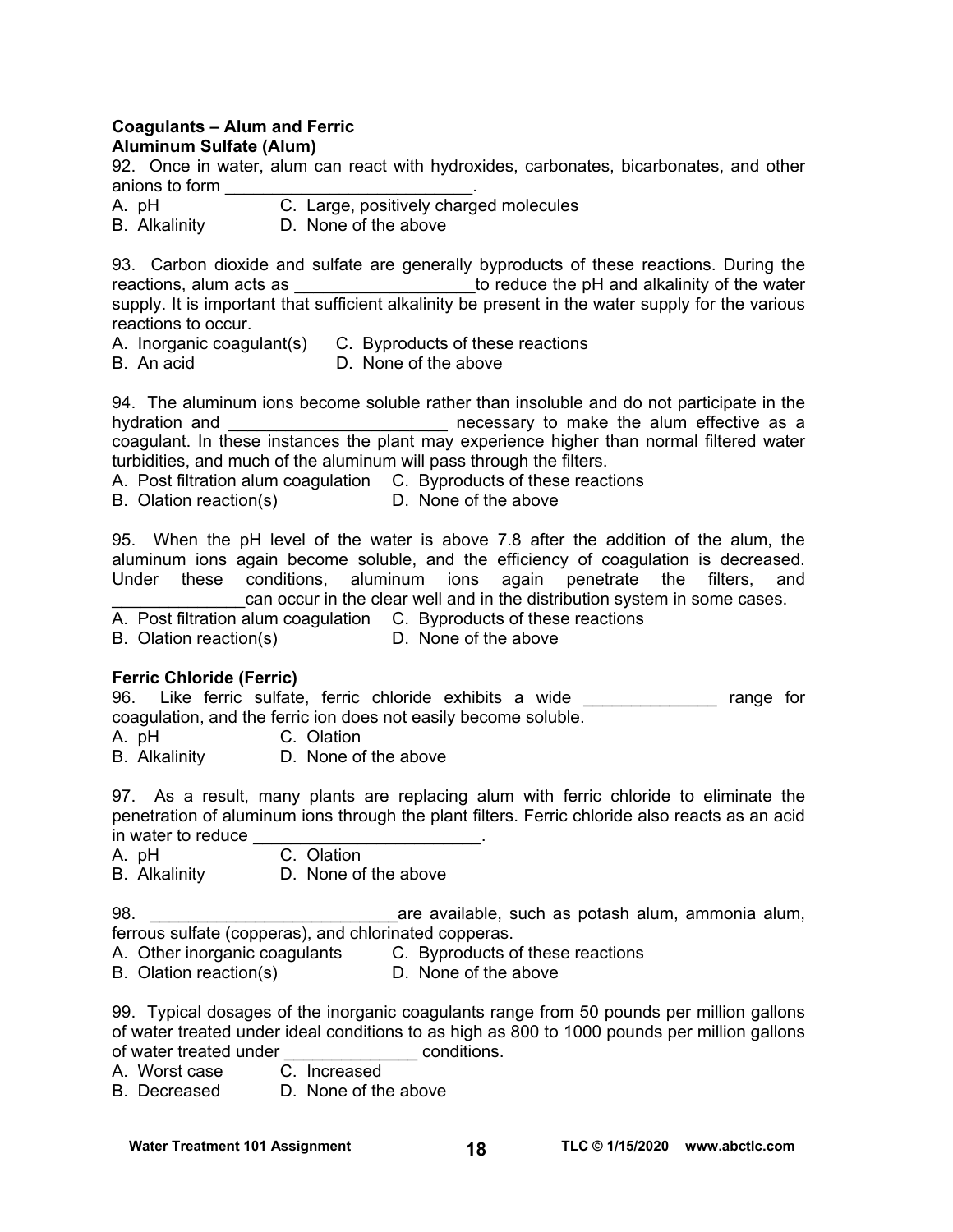# **Factors Influencing Coagulation**

## **Effects of pH**

100. The pH range in which a coagulation process occurs may be the single most important factor in **Example 20** coagulation. The vast majority of coagulation problems are related to improper pH levels.

- A. Improper C. Proper
- B. Optimum D. None of the above

101. Whenever possible, coagulation should be conducted in \_\_\_\_\_\_\_\_\_\_\_\_\_\_\_\_\_\_\_. When this is not done, lower coagulation efficiency results, generally resulting in a waste of chemicals and a lowered water quality.

A. The optimum pH zone C. Collision between the colloids

B. The coagulation process D. None of the above

102. Each of the inorganic salt coagulants has its own characteristic **Example 102.** pH range.

- A. Improper C. Little or no effect
- B. Optimum D. None of the above

103. In many plants, it is necessary to adjust the pH level in the coagulation process. In most cases, this involves the addition of lime, caustic soda, or soda ash to maintain a minimum pH level. In some cases, however, acids may be necessary to raise or lower the pH level to an \_\_\_\_\_\_\_\_\_\_\_ range.

- A. Improper C. Little or no effect
- B. Optimum D. None of the above

104. In some water plants, the acidic reactions of the inorganic salts are taken advantage of when the raw water pH levels are **the contract of the instances**, overfeed of the coagulant is intentionally induced in order for the coagulation process to occur in the optimum range.

- A. Improper C. Higher than desired
- B. Optimum D. None of the above

# **Effects of Salts**

105. Since no natural waters are completely pure, each will have various levels of cations and anions such as calcium, sodium, magnesium, iron, manganese, sulfate, chloride, phosphate, and others. Some of these ions may affect the efficiency of \_\_\_\_\_\_\_\_\_\_\_\_\_\_.

- A. All chemical reactions C. Collision between the colloids
- B. The coagulation process D. None of the above

106. Trivalent cations do not have an adverse effect on the process in most instances. In fact, significant concentrations of naturally occurring iron in a water supply has resulted in the ability to feed  $\qquad \qquad \qquad$  dosages of inorganic salt coagulants. dosages of inorganic salt coagulants.

- A. Improper C. Lower than normal
	-
- B. Optimum D. None of the above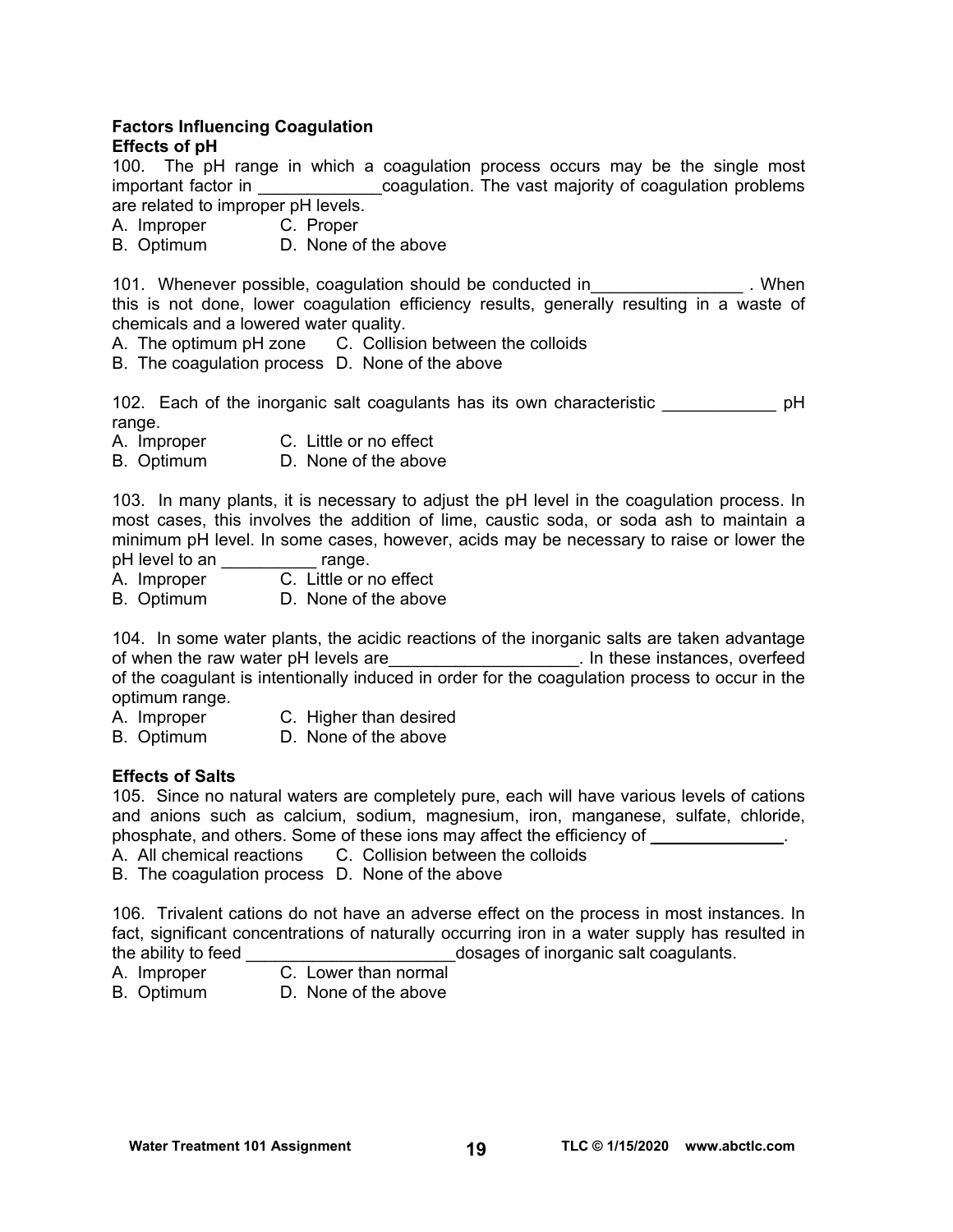#### **Nature of Turbidity**

107. Generally, higher turbidity levels require higher coagulant dosages. However, seldom is the relationship between turbidity level and coagulant dosage linear. Usually, the additional coagulant required is \_\_\_\_\_\_\_\_\_\_\_\_\_\_\_\_\_\_when turbidities are much higher than normal due to higher collision probabilities of the colloids during high turbidities.

A. Improper C. Relatively small

B. Optimum D. None of the above

108. Conversely, low turbidity waters can be very difficult to coagulate due to the difficulty in inducing

A. All chemical reactions C. Collision between the colloids

B. The coagulation process D. None of the above

109. In the above instance, \_\_\_\_\_\_\_\_\_\_\_\_\_\_\_\_\_\_\_ formation is poor, and much of the turbidity is carried directly to the filters.

A. Poor C. Good

B. Average D. None of the above

110. Organic colloids may be present in a water supply due to pollution, and these colloids can be difficult to remove in the coagulation process. In this situation, \_\_\_\_\_\_\_\_\_\_\_\_\_\_\_\_coagulant dosages are generally required.

A. Improper C. Slowly

B. Higher D. None of the above

#### **Water Temperature**

111. Cold water temperatures can cause two factors which add to the difficulty of the coagulation process. As water temperatures approach freezing, almost all chemical reactions occur more

A. Improper C. Slowly

B. Higher D. None of the above

#### **Corrosion Control Introduction**

112. Corrosion is the deterioration of a substance by chemical action. Lead, cadmium, zinc, copper and iron might be found in water when metals in water distribution systems corrode. Drinking water contaminated with certain metals (such as  $\qquad \qquad$ ) can harm human health.

- A. Lead C. Lead and cadmium
- B. Lead and copper D. None of the above

113. The EPA has banned the use of lead solders, fluxes and pipes in the installation or repair of any public water system. In the past, solder used in plumbing has been

 $\overline{A}$ . 60% lead and 40% tin C. 50% copper and 50% lead

B. 50% tin and 50% lead D. None of the above

114. Using lead-free solders, such as **which also example is a key factor in lead corrosion** control.

 $\mathcal{L}_\text{max}$  and  $\mathcal{L}_\text{max}$  and  $\mathcal{L}_\text{max}$ 

A. 20% lead and 80% tin C. Lead and cadmium<br>B. Silver-tin and antimony-tin D. None of the above B. Silver-tin and antimony-tin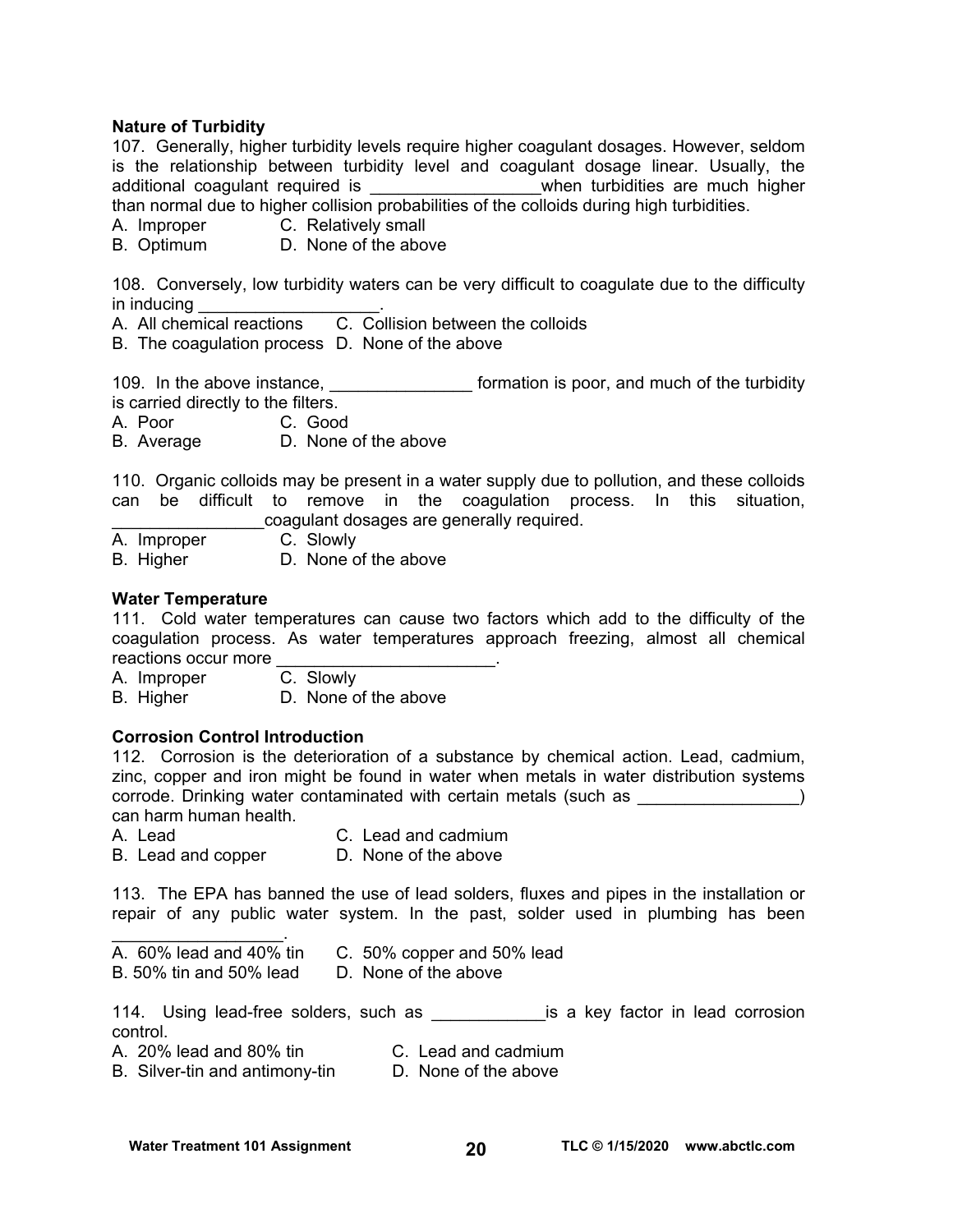# **Coagulation and Flocculation Summary**

## **Rapid Sand Filtration**

115. Which terms is the most prevalent form of water treatment technology in use today?

- A. Conventional technology C. Rapid Sand filtration
- B. Sedimentation process D. None of the above

116. Rapid Sand filtration process employs a combination of **Example 2** in order to achieve maximum effectiveness.

A. Filtration C. Physical and chemical processes

B. Sedimentation process D. None of the above

## **Coagulation**

117. The alum and the water are mixed rapidly by the?

- A. Cationic polymers C. Shaker
- B. Flash mixer **D. None of the above**

118. What is the process of joining together particles in water to help remove organic matter called?

- A. Cationic binding C. Flocculation
- B. Coagulation D. None of the above

119. Fine particles must be coagulated, or "stuck together" to form larger particles that can be filtered, this is achieved through the use of?

- A. Sedimentation chemicals C. Flocculation chemicals<br>B. Coaqulant chemicals D. None of the above
- B. Coagulant chemicals

120. Which of the following terms are required since colloidal particles by themselves have the tendency to stay suspended in water and not settle out?

- A. Sedimentation chemicals C. Flocculation chemicals
- B. Coagulant chemicals **D.** None of the above
	-

121. Which of the following terms are so small, their charge per volume is significant?

- A. Aluminum Sulfate molecules C. Colloidal particles
- B. Coagulant chemicals **D. None of the above**

## **Flocculation**

122. Flocculation is the process where the suspended particles can collide,

\_\_\_\_\_\_\_\_\_\_\_\_\_\_\_, and form heavier particles called "floc".

- A. Equalization C. Destabilized or coagulated particles
- B. Agglomerate D. None of the above

123. Gentle **123.** Gentle **123** and appropriate detention times (the length of time water remains in the basin) help facilitate the flocculation process.

- A. Equalizing C. Settling
- B. Agitation of the water D. None of the above

124. Which of the following happens in the water when bacteria and other microorganisms are caught in the floc structure?

- A. Equalize the basin C. Agitate the water
- B. Floc particles mix D. None of the above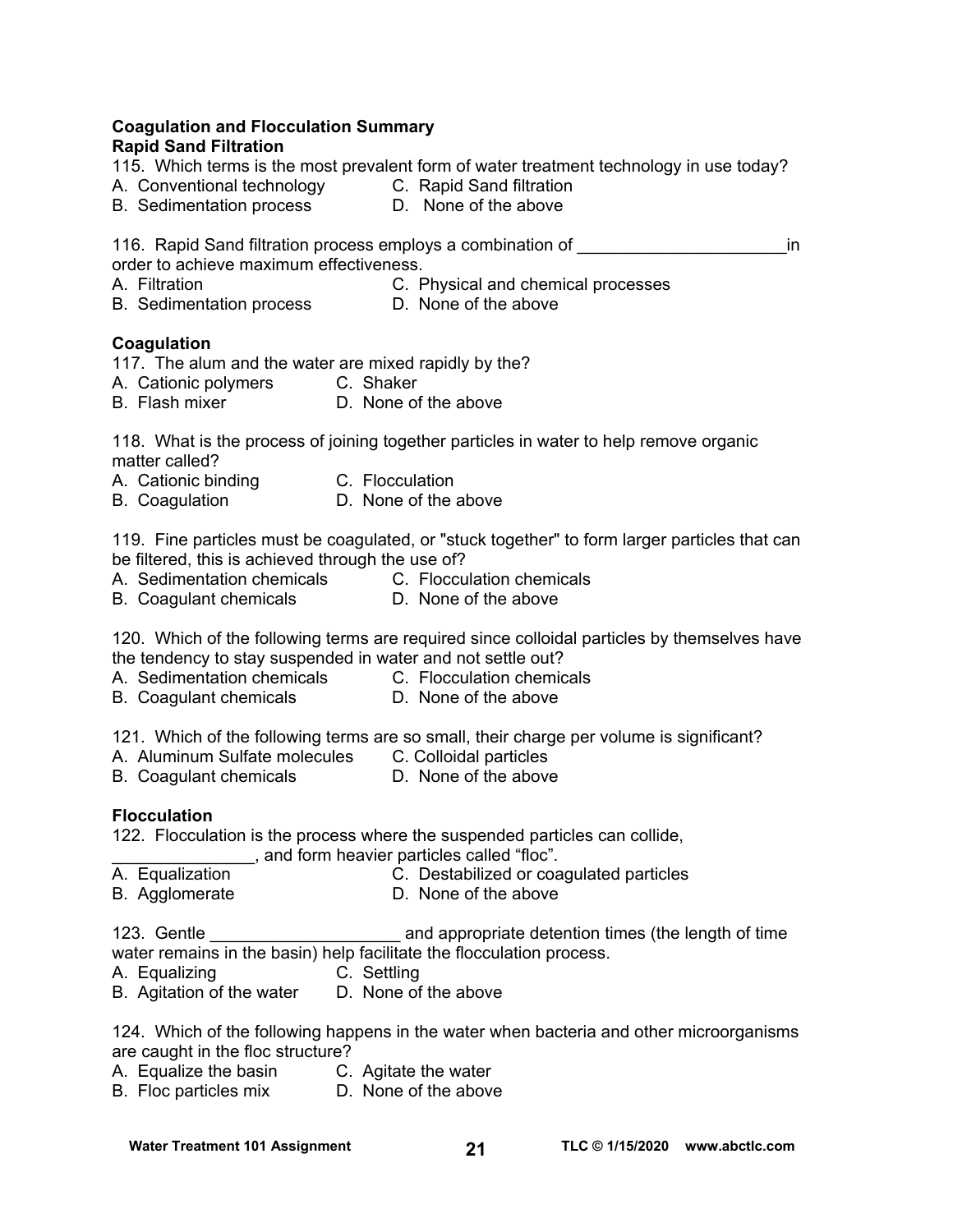#### **Pre-Sedimentation**

125. Contingent on the quality of the source water, some plants have pre-sedimentation, which allows larger \_\_\_\_\_\_\_\_\_\_\_\_\_\_\_\_\_\_\_\_\_\_\_\_\_\_\_\_\_\_\_\_\_\_ in a reservoir or lake reducing solid removal loads.

- 
- A. Equalization of the basin C. Floc particles mix<br>
B. Particles time to settle D. None of the above B. Particles time to settle
	-
- **Water Filtration Key Terms**

#### **Declining Rate Filters**

126. The filter flow rate will vary with?

- A. Head loss C. Effluent control
- B. Uniform media **D.** None of the above

# 127. Declining Rate Filters system often requires \_\_\_\_\_\_\_\_\_\_\_\_\_\_\_\_\_\_\_\_\_\_\_\_\_ to

provide adequate media submergence.

- A. Head loss C. Effluent control structure
- B. Uniform media D. None of the above
	-

# **Disinfection**

128. Chlorine is added again after filtration for?

- A. Residual C. Post-disinfection
- B. Contact time D. None of the above

## **pH**

129. According to the text, which of the following has a pH between 6.0 and 8.5?

- A. Acids C. Natural water
- B. Disinfectants D. None of the above

# **Taste and Odor Control**

130. Which of the following is occasionally added for taste and odor control?

- A. Turbidity powder **C. Powdered activated carbon (PAC)**
- B. Fluoride D. None of the above

# **Short-Circuiting**

131. Short-Circuiting is usually undesirable, since it may result in shorter contact, reaction, or settling times in comparison with the?

- 
- B. Sedimentation/clarification process D. None of the above
- A. Presumed detention times C. Modification of the conventional process
	-

# **Tube Settlers**

132. Tube settlers are a modification of the conventional process contains many metal "tubes" that are normally placed in?

- A. Flocculation basin C. An up-flow clarifier
	-
- B. Sedimentation basin or clarifier **D.** None of the above
- 
- 133. The slope of the tube settlers facilitates gravity settling of the solids to the bottom of the basin, where they can be?
- A. Adjusted for detention times C. Collected and removed<br>B. Modified **C. Collected and remove**
- 

D. None of the above

#### Water Treatment 101 Assignment **TLC © 1/15/2020** www.abctlc.com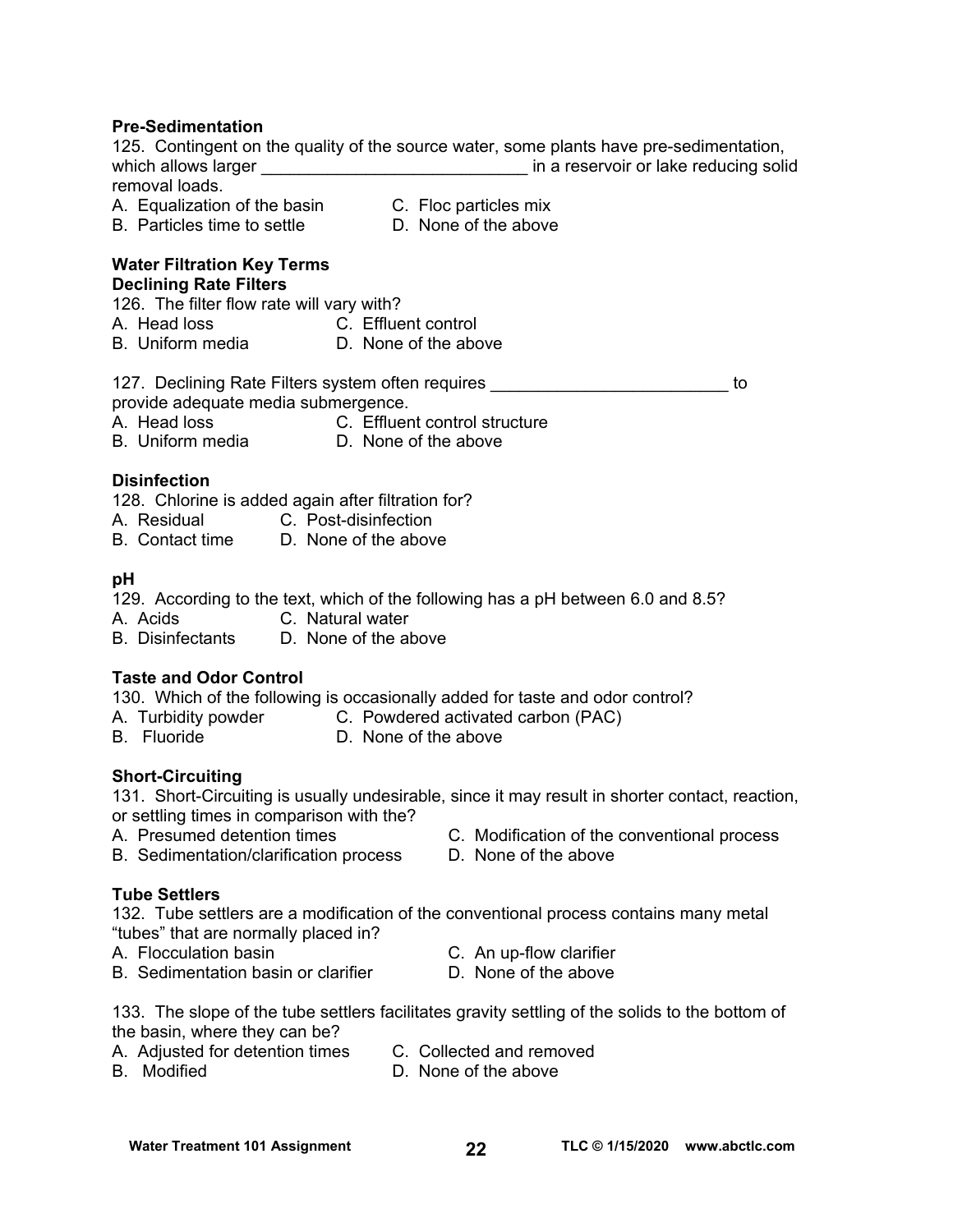### **Filtration Overview**

134. According to the text, the filter is periodically cleaned by a reversal of flow and the \_\_\_\_\_\_\_\_ into a drain.

- $\overline{A}$ . Activated carbon filters  $\overline{C}$ . Rapid-sand filters  $\overline{B}$  Anthracite coal
- D. None of the above

# **EPA Filter Backwash Rule- Introduction**

## **Turbidity**

135. Which of the following must comply with specific combined filter effluent turbidity requirements?

A. Watershed C. Conventional and Direct filtration systems

- B. Disinfection profile D. None of the above
- 

## **Disinfection Benchmarking**

136. Public water systems will be required to develop a **Theorem 2018** unless they perform applicability monitoring which demonstrates their disinfection byproduct levels are less than 80% of the maximum contaminant levels.

- A. Disinfection profile **C. Disinfection benchmark**
- B. Direct filtration system D. None of the above

137. According to the text, if a system considers making a significant change to their disinfection practice they must develop  $a(n)$  and receive State approval for implementing the change.

A. Disinfection profile C. Disinfection benchmark

B. Direct filtration systems D. None of the above

138. Which of the following that practice direct recycle, employ 20 or fewer filters to meet production requirements during a selected month, and recycle spent filter backwash water, thickener supernatant, and/or liquids from the dewatering process within the treatment process must perform a one month, one-time recycle self-assessment?

- A. Recycle systems C. Direct filtration systems
- B. Conventional systems D. None of the above

139. Which of the following will be required to return spent filter backwash water, thickener supernatant, and liquids from the dewatering process prior to the point of primary coagulant addition unless the State specifies an alternative location?

- A. Recycle systems C. Direct filtration systems
- B. Conventional systems D. None of the above

140. Which of the following recycling to the treatment process must provide detailed recycle treatment information to the State, which may require that modifications to the recycle practice be made?

- 
- A. Recycle systems C. Direct filtration systems
- B. Conventional systems D. None of the above

## **Filtration Process- Detailed**

141. Removal of <u>equal plays</u> an important role in the natural treatment of groundwater as it percolates through the soil.

- A. Suspended solids by filtration C. Coagulation and flocculation processes
- B. Serious problems in filter operation D. None of the above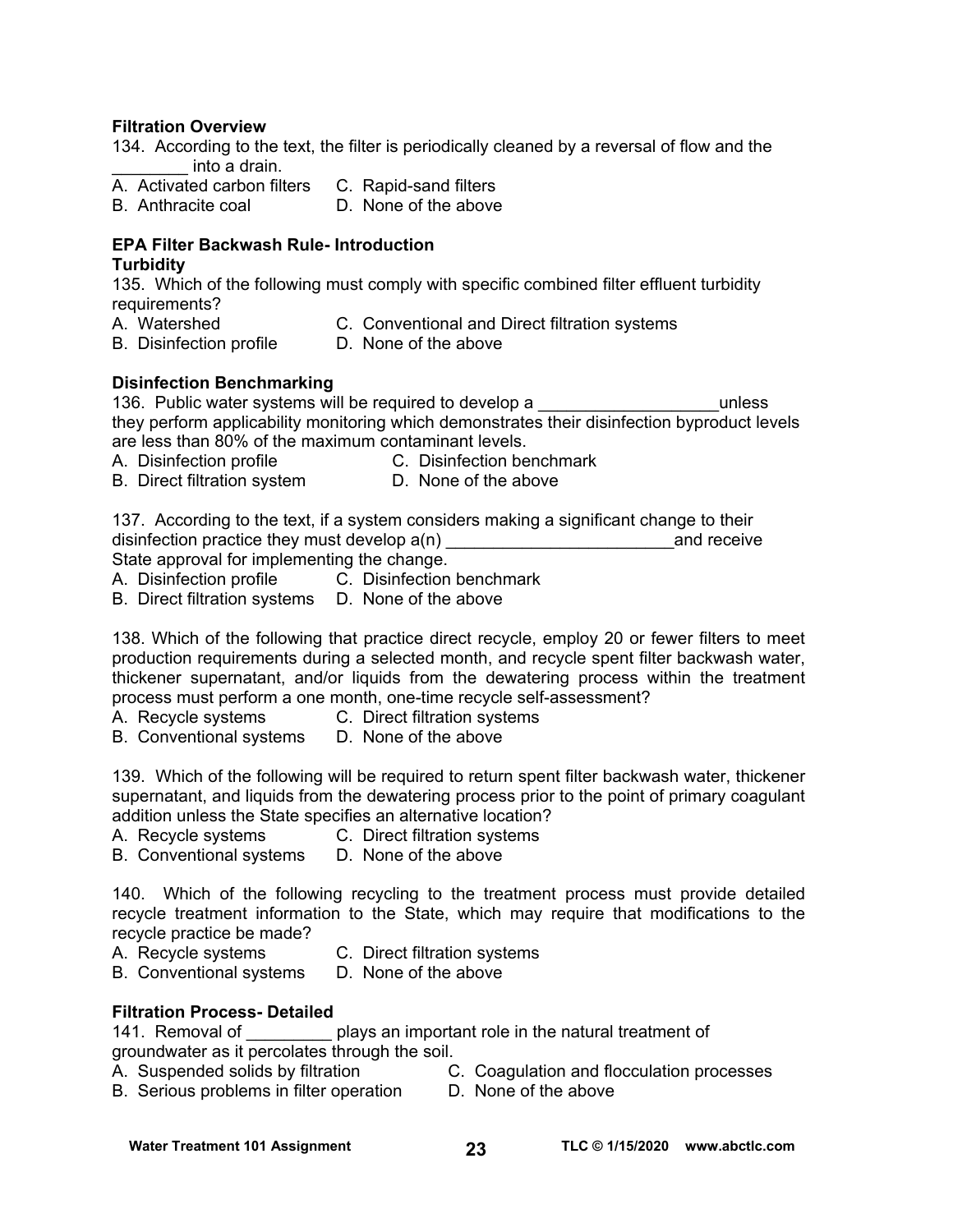142. According to the text, since surface water sources are subject to run-off and do not undergo natural filtration, it must be filtered to?

- A. Remove particles and impurities
- B. Filtration process can be compared to a sieve or microstrainer
- C. Suspended particles can easily pass
- D. None of the above

143. Which of the following which traps suspended material between the grains of filter media?

- A. Remove particles and impurities
- B. Filtration process can be compared to a sieve or microstrainer
- C. Suspended particles can easily pass
- D. None of the above

144. Which of the following will easily pass through the spaces between the grains of the filter media, making straining the least important process in filtration?

- A. Remove particles and impurities
- B. Filtration process can be compared to a sieve or microstrainer
- C. Suspended particles can easily pass
- D. None of the above

145. Adsorption is the process of particles sticking onto the surface of the individual filter grains or onto the previously deposited materials. The forces that attract and hold the particles to the grains are the same as those that work in

A. Coagulation and flocculation C. Flocculation

B. Filter operation **D.** None of the above

146. Which of the following may occur in the filter bed will happen especially if coagulation and flocculation of the water before filtration was not properly controlled?

- A. Coagulation and flocculation C. Flocculation
- B. Filter operation **D.** None of the above

#### **Direct Filtration Plant vs. Conventional Plant**

147. The primary difference between Direct Filtration Plant vs. Conventional Plant is that the \_\_\_\_\_\_\_\_\_\_\_\_\_\_\_\_\_\_\_\_\_\_\_\_or step is omitted from the Direct Filtration plant.

A. Sedimentation process C. Fast rinse

B. Reconditioning cycle **D.** None of the above

#### **Types of Filters**

148. What is the term for the mass of growing material that collects on the surface of the filter?

A. Schmutzdecke C. Mud balls

B. Zoological growth D. None of the above

149. Most water filters are classified by filtration rate, type of  $\hspace{1.5cm}$ , or type of operation.

A. Schmutzdecke C. Filter media

B. Backwash capabilities D. None of the above

(S) Means the answer can be plural or singular in nature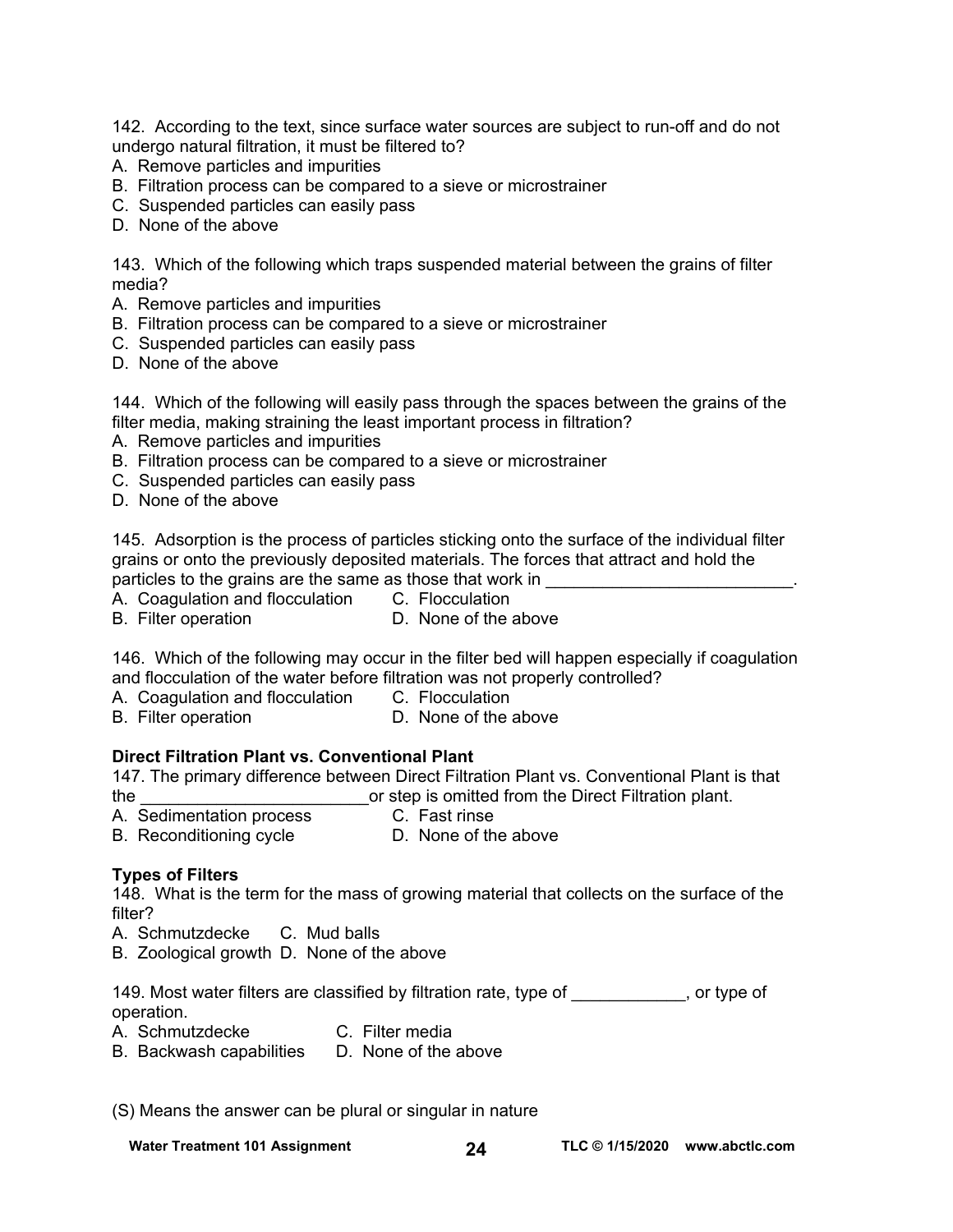## **Rapid Sand Filters**

150. Rapid sand filters can accommodate filter rates 40 times more than?

- A. Fixed film C. Mixed media
- B. Slow sand filters D. None of the above

## **Filter Sand**

151. Which of the following will contain 24-30 inches of sand, but some newer filters are deeper?

- A. Rapid sand filters C. Sedimentation basins
	-
- B. Slow rate filters **D.** None of the above

152. The coarser sand in the **the solution of the seasily.** As larger voids that do not fill as easily.

- A. Rapid filters C. Sedimentation basin
	-
- B. Backwash trough D. None of the above

#### **False floor**

153. The false floor design of a **the set of a set is used together with a porous** plate design or with screens that retain the sand when there is no undergravel layer.

- A. Backwash system C. Filter underdrain
- B. Leopold system D. None of the above

#### **Pressure Sand Filters**

154. Which of the following terms or methods cracking of the filter bed can occur quite easily, allowing the iron and manganese particles to go straight through the filter?

- A. Slow sand/RO C. Pressure filters
- B. Gravity filters D. None of the above

155. Which of the following filtration types is contained under pressure in a steel tank?

- A. Slow sand/RO C. Pressure sand filter
- B. Gravity filters D. None of the above

156. In which of the following filtration types is the media usually sand or a combination of media?

- 
- A. Slow sand/RO C. Fast sand<br>B. Gravity filters D. None of the above B. Gravity filters

157. Which of the following filter types has a major disadvantage in that the backwash cannot be observed?

- A. Slow sand/RO C. Pressure filters
- B. Gravity filters D. None of the above

158. Filtration operation is divided into three steps: filtering, backwashing, and?

- A. Filter run C. Return to waste
- B. Filtering to waste D. None of the above

159. Which of the following is a low-pressure membrane filtration process that removes suspended solids and colloids generally larger than 0.1-micron diameter?

- A. Nanofiltration **C.** Semi-permeable<br>
B. Microfiltration **D. None of the abov**
- D. None of the above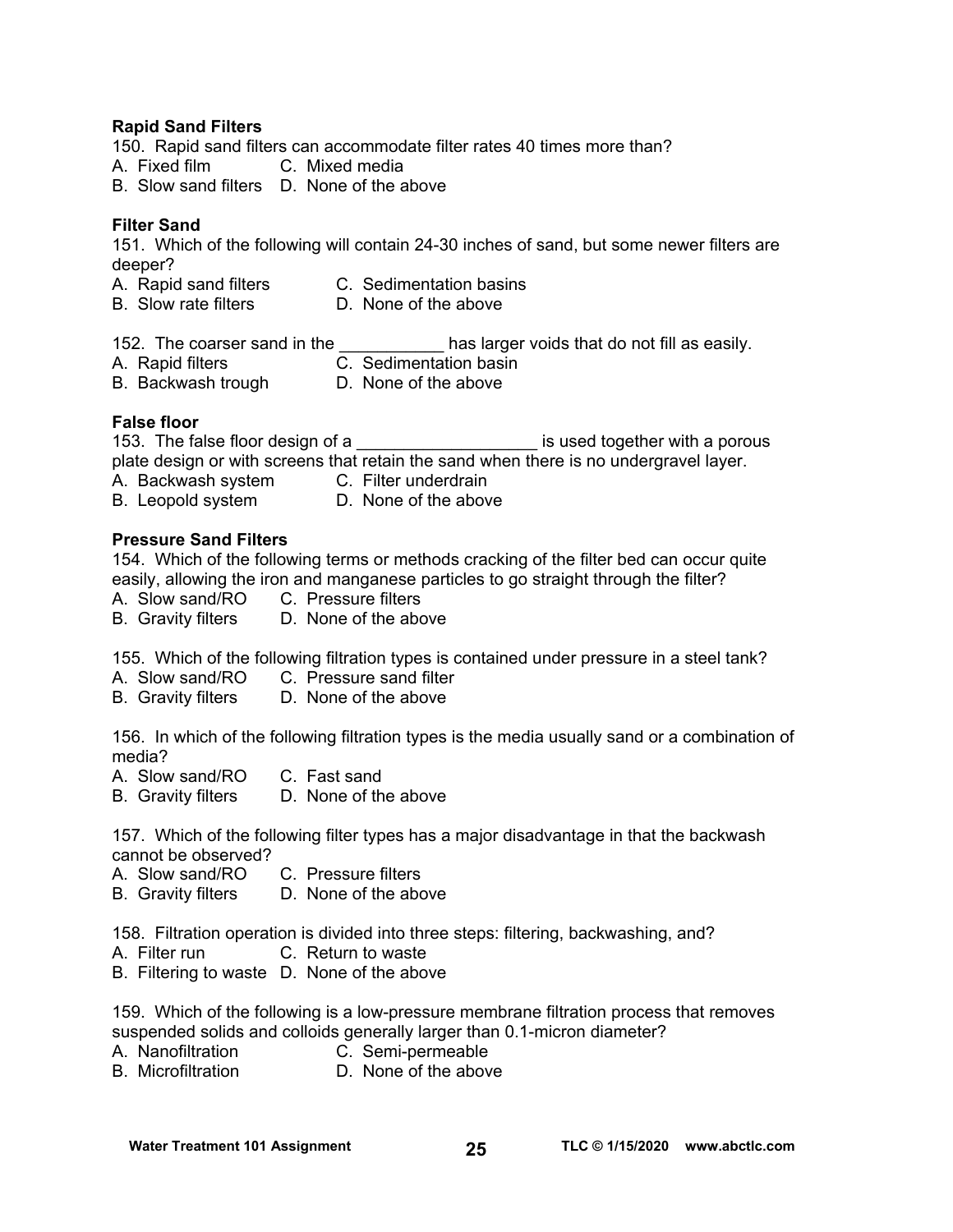160. Which of the following is a relatively recent membrane process used most often with low total dissolved solids water such as surface water and fresh groundwater?

- A. Nanofiltration C. Semi-permeable
- B. Microfiltration D. None of the above

### **Declining Rate**

161. According to the text, which of the following methods of control is used where the largest head loss occurs in the filtration process?

- A. Declining Rate C. Fast sand
- B. Gravity filters D. None of the above

162. The rate through the declining filter is much greater in the beginning of a filter run than at the end when the?

- A. Filter run C. Head loss is low
- B. Filter is dirty D. None of the above
- 

#### **Loss of Head Indicator**

163. Which of the following is required to force the water through the filter?

- A. Filter run C. Head loss<br>B. Force D. None of th
- D. None of the above

#### **Filtration Process**

164. The filter eventually fills with suspended material, usually after 15 to 30 hours, it will need to be **the contract of the media.** The media.

- A. Bumped C. Backwashed
- B. Jetted D. None of the above

#### **Back Washing**

165. Which of the following if it is too high will cause media to be washed from the filter into the troughs and out of the filter.

A. Media C. Backwash rate

B. Floc(s) D. None of the above

#### **Backwashing Process**

166. The backwash valve is opened, allowing backwash water to start flowing into the filter and start carrying \_\_\_\_\_\_\_\_\_\_\_\_\_away from the filter.

A. Headloss C. Suspended material

B. Crust on the filter D. None of the above

#### **Disposal of Filter Backwash Water**

167. The supernatant is then pumped back to the head of the treatment plant at a rate not exceeding ten percent of the?

- A. Daily flow C. Raw water flow entering the plant
- B. Backwash water **D. None of the above**
- 

#### **Filter Aids**

168. Which of the following terms expresses that the polymer strengthens the bonds and prevents the shearing forces in the filter from breaking the floc apart when used?

- A. Filter media C. Filter aid
- B. Lime D. None of the above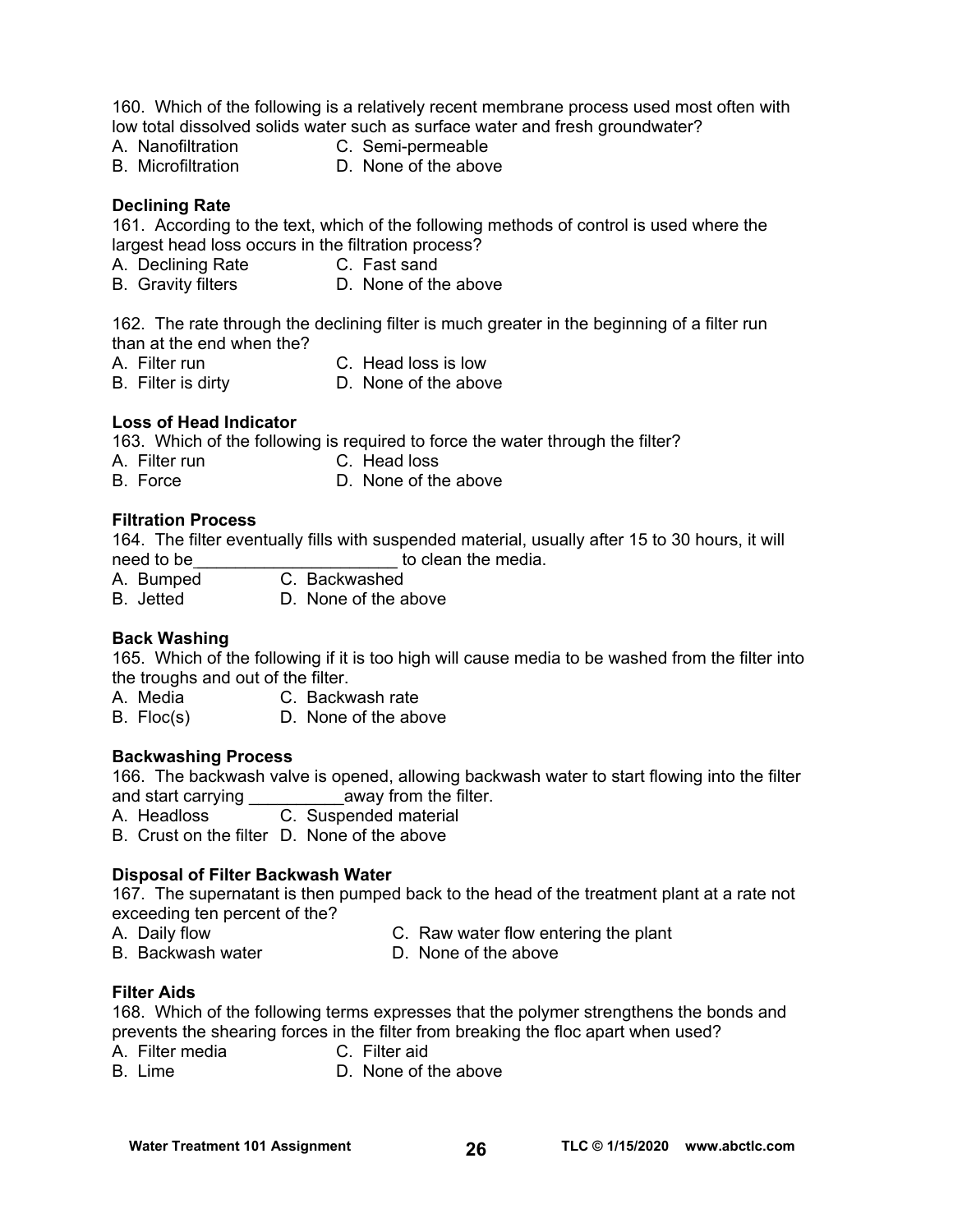#### **Filter Operating Problems**

169. According to the text, there are three major types of filter problems. They can be caused by chemical treatment before the filter, \_\_\_\_\_\_\_\_\_\_\_\_\_\_\_\_\_\_\_\_\_\_\_\_\_\_\_\_, and backwashing of filters.

- A. Filter aid C. Coagulation and flocculation stages
- B. Control of filter flow rate D. None of the above

## **Chemical Treatment before the Filter**

170. Which of the following terms of the water treatment must be monitored continuously?

- A. Filter aid **C. Coagulation and flocculation stages**
- B. Backwash storage basin D. None of the above

## **Advanced Water Treatment Section**

174. Water contains **174.** Water contains **174** of which impart a quality known as hardness? A. TDS C. Various amounts of dissolved minerals B. Conductivity D. None of the above

#### **Occurrence of Hard Water**

171. Which of the following is caused by soluble, divalent, metallic cations, (positive ions having valence of 2)?

| A. Hard water | C. Carbonate hardness                          |
|---------------|------------------------------------------------|
| .             | $\mathbf{r}$ and $\mathbf{r}$ and $\mathbf{r}$ |

B. Permanent hardness D. None of the above

## **Types of Hardness**

172. Hardness can be categorized by either of two methods: calcium versus magnesium hardness and?

- A. Carbonate hardness C. Carbonate versus non-carbonate hardness
- B. Temporary hardness D. None of the above

## **Carbonate-Noncarbonate Distinction**

173. According to the text, the carbonate-noncarbonate distinction, is based on hardness from either the bicarbonate salts of calcium or the **Example 20** involved in causing water hardness.

- A. CaCO3 C. Normal salts of calcium and magnesium
- 
- B. Water hardness **D. None of the above**

## **Membrane Filtration Processes**

174. Which of the following enables some water systems having contaminated water sources to meet new, more stringent regulations?

- A. Membrane technology C. Conventional thermal separation process(es)
- B. Macromolecule(s) D. None of the above

#### **Nanofiltration**

175. Nanofiltration (NF) process has been used primarily for water softening and reduction of?

- A. Process liquid C. Total dissolved solids (TDS)
- B. Bacterial and protozoan life D. None of the above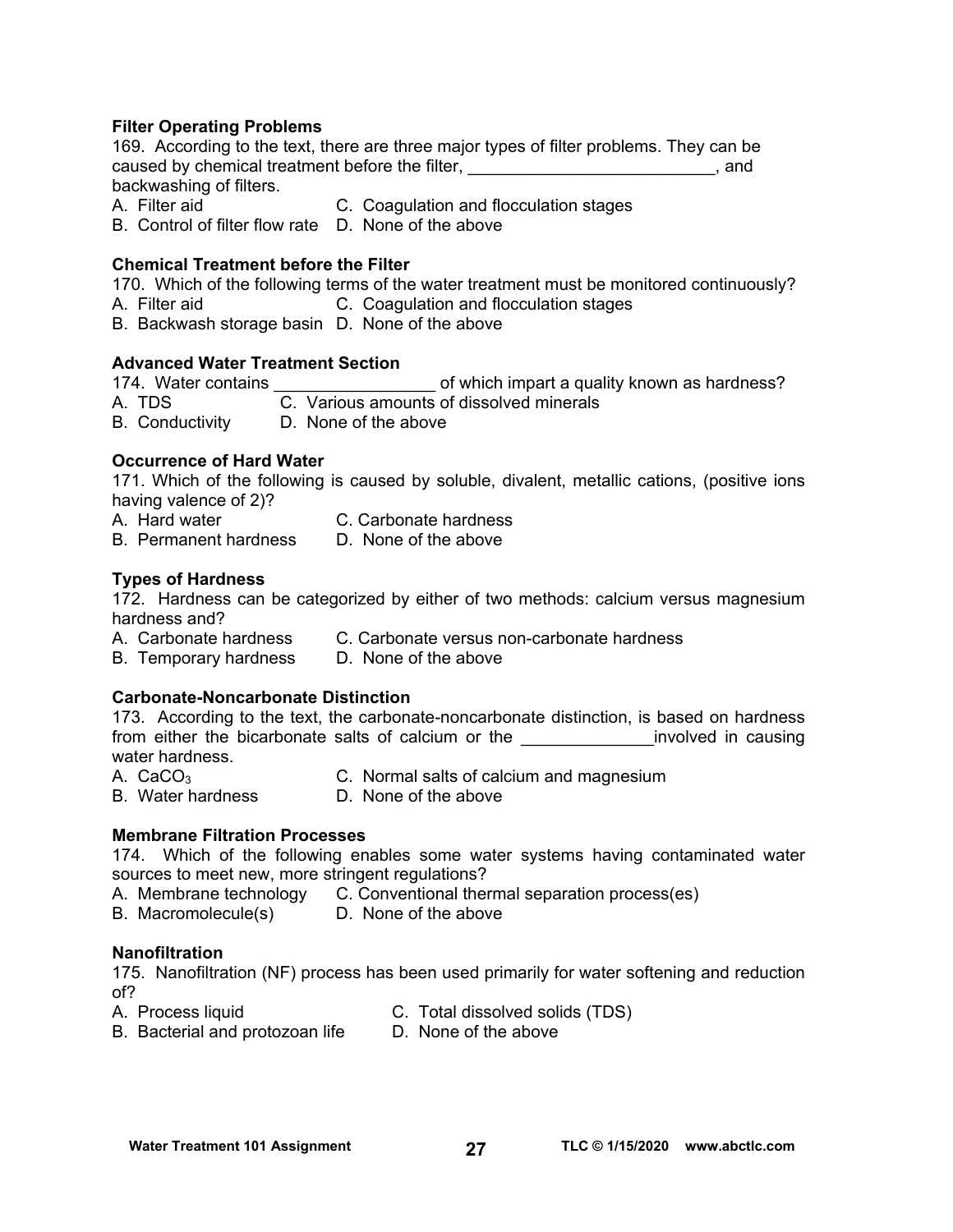### **Reverse Osmosis**

176. RO membranes have very low MWC pore size that can reject ions at very high rates, including?

A. Process liquid C. Bacterial and protozoan life

B. Chloride and sodium D. None of the above

#### **Water Laboratory Analysis Section pH Testing Section**

177. Mathematically, pH is the negative logarithm of the activity of the (solvated) hydronium ion, more often expressed as the measure of the?

A. Electron concentration C. Hydronium ion concentration

B. Alkalinity concentration D. None of the above

178. Alkalinity is the name given to the quantitative capacity of an aqueous solution to neutralize an?

A. Acid C. Bond formation

B. Base D. None of the above

179. Sodium hydroxide, NaOH, is an example of a?

A. Weak base C. Strong acid

B. Strong base D. None of the above

#### **Disinfection Section**

#### **Chlorine's Appearance and Odor**

180. Chlorine is a greenish-yellow gas it will condense to an amber liquid at approximately F or at high pressures.

- A. -29.2 degrees C. 29 degrees
- B. 100 degrees D. None of the above

181. Prolonged exposures to chlorine gas may result in?

- A. Moisture, steam, and water C. Olfactory fatigue
- B. Odor thresholds **D.** None of the above

## **Chlorine Gas**

## **Pathophysiology**

- 182. The odor threshold for chlorine gas is approximately?
- A. 0.3-0.5 parts per million (ppm) C. 3-5 parts per million (ppm)
- B. 3 parts per million (ppm) D. None of the Above

#### **Chlorination Chemistry**

183. According to the text, pH and temperature affect the ratio of hypochlorous acid to hypochlorite ions. As the temperature is decreased, the the temperature is determined as the streamers.

- 
- A. Reduction Ratio C. "CT" disinfection concept
- B. Ratio of hypochlorous acid D. None of the above

184. Although the ratio of \_\_\_\_\_\_\_\_\_\_\_\_\_\_\_ is greater at lower temperatures, pathogenic organisms are actually harder to kill.

- A. Hypochlorous acid C. Total chlorine
- B. The amount of chlorine D. None of the above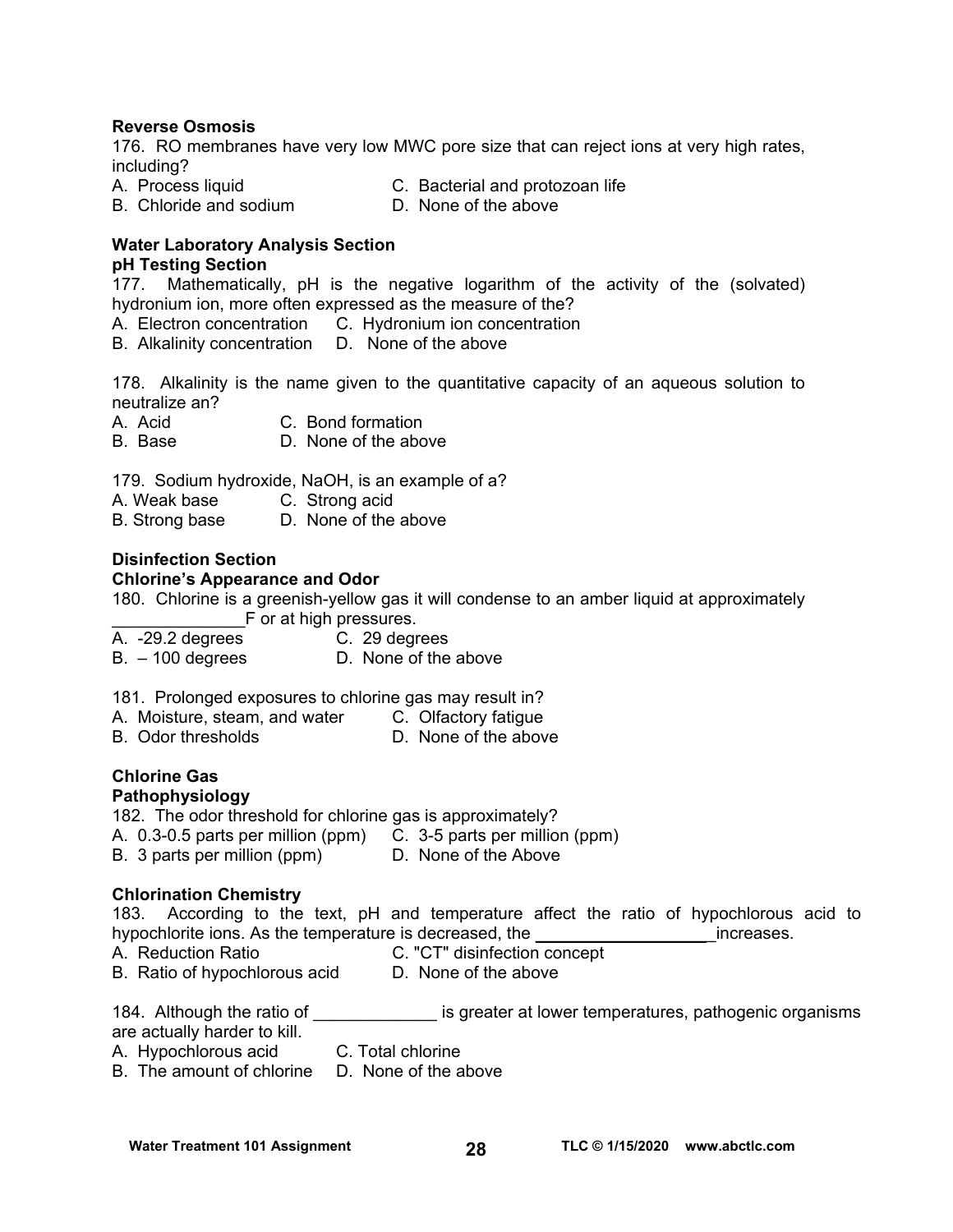185. If all other things were equal, \_\_\_\_\_\_\_\_\_ and a lower pH are more conducive to chlorine disinfection. A. Lower pH C. Higher water temperatures

- 
- 
- B. Hypochlorous acid D. None of the above

### **Chlorine DDBP**

187. These term means that chlorine is present as CI, HOCI, and OCI is called  $\sim$ 

and that which is bound but still effective is

- A. Free available chlorine and Total
- B. Free and Residual
- C. Free available chlorine and Combined Chlorine
- D. None of the above

188. Chloramines are formed by reactions with?

A. Acid and Cl<sub>2</sub> C. Folic Acid and Cl2

B. Ammonia and  $Cl<sub>2</sub>$  D. None of the above

#### **Types of Residual**

189. Which of the following is all chlorine that is available for disinfection? A. Chlorine residual C. Total chlorine

B. Chlorine demand D. None of the Above

## **Chlorine Exposure Limits**

190. What is OSHA's PEL? A. 10 PPM C. 1,000 PPM B. 1 PPM D. None of the above

191. Liquid chlorine is about **times heavier than water** 

A. 1.5 C. 2.5

B. 10 D. None of the above

192. Gaseous chlorine is about **the state of the seavier than air.** 

A. 1.5 C. 2.5

B. 10 D. None of the above

## **Alternate Disinfectants - Chloramine**

193. It is recommended that Chloramine be used in conjunction with a stronger disinfectant. It is best utilized as a?

- A. Chloramine C. Stable distribution system disinfectant
- B. T10 value disinfectant D. None of the above

194. In the production of  $\qquad \qquad$  , the ammonia residuals in the finished water, when fed in excess of stoichiometric amount needed, should be limited to inhibit growth of nitrifying bacteria.

- A. Dry sodium chlorite C. Ammonia residual(s)
- B. Chloramines D. None of the above

## **Chlorine Dioxide**

195. Which term provides good Giardia and virus protection but its use is limited by the restriction on the maximum residual of 0.5 mg/L CIO<sub>2</sub>/chlorite/chlorate allowed in finished water?

- A. Chlorinated byproducts C. Ammonia residual(s)
- B. Chlorine dioxide D. None of the above